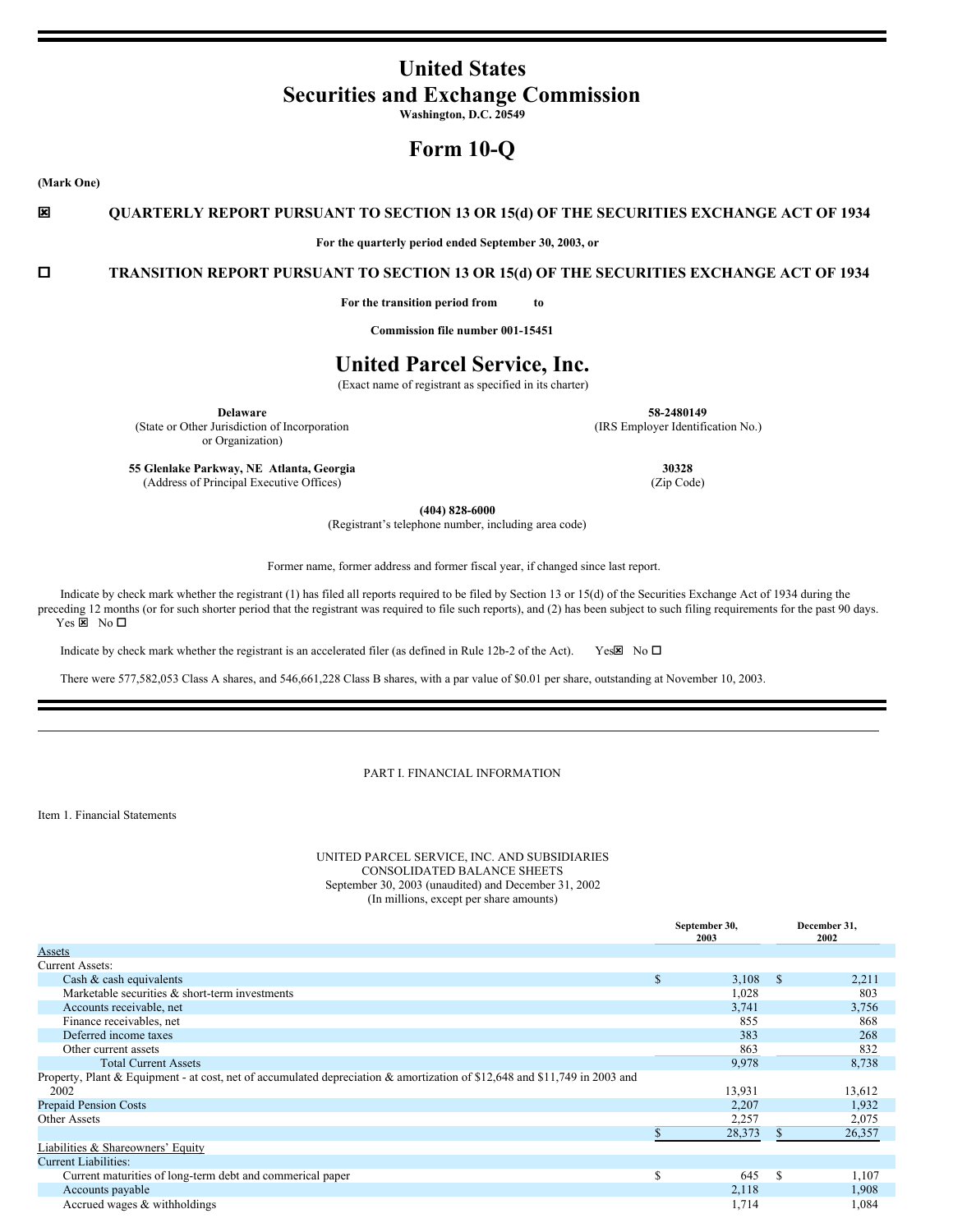| Income taxes payable                                                                                          | 357    | 19     |
|---------------------------------------------------------------------------------------------------------------|--------|--------|
| Dividends payable                                                                                             |        | 212    |
| Other current liabilities                                                                                     | 1,229  | 1,225  |
| <b>Total Current Liabilities</b>                                                                              | 6,063  | 5,555  |
| Long-Term Debt                                                                                                | 3,425  | 3,495  |
| Accumulated Postretirement Benefit Obligation, Net                                                            | 1,311  | 1,251  |
| Deferred Taxes, Credits & Other Liabilities                                                                   | 3,843  | 3,601  |
| Shareowners' Equity:                                                                                          |        |        |
| Preferred stock, no par value, authorized 200 shares, none issued                                             |        |        |
| Class A common stock, par value \$.01 per share, authorized 4,600 shares, issued 587 and 642 in 2003 and 2002 |        |        |
| Class B common stock, par value \$.01 per share, authorized 5,600 shares, issued 539 and 482 in 2003 and 2002 |        |        |
| Additional paid-in capital                                                                                    | 242    | 387    |
| Retained earnings                                                                                             | 13.783 | 12,495 |
| Accumulated other comprehensive loss                                                                          | (305)  | (438)  |
| Deferred compensation arrangements                                                                            | 135    | 84     |
|                                                                                                               | 13,866 | 12,539 |
| Less: Treasury stock (2 and 1 shares in 2003 and 2002)                                                        | (135)  | (84)   |
|                                                                                                               | 13,731 | 12,455 |
|                                                                                                               | 28,373 | 26,357 |
|                                                                                                               |        |        |

See notes to unaudited consolidated financial statements.

2

### UNITED PARCEL SERVICE, INC. AND SUBSIDIARIES STATEMENTS OF CONSOLIDATED INCOME Three and Nine Months Ended September 30, 2003 and 2002 (In millions, except per share amounts) (unaudited)

|                                                                                                 | <b>Three Months Ended</b><br>September 30, |       |    |       | <b>Nine Months Ended</b><br>September 30, |        |    |        |
|-------------------------------------------------------------------------------------------------|--------------------------------------------|-------|----|-------|-------------------------------------------|--------|----|--------|
|                                                                                                 |                                            | 2003  |    | 2002  |                                           | 2003   |    | 2002   |
| Revenue                                                                                         | <sup>\$</sup>                              | 8,312 | \$ | 7,754 | $\$$                                      | 24,553 | \$ | 23,015 |
| <b>Operating Expenses:</b>                                                                      |                                            |       |    |       |                                           |        |    |        |
| Compensation and benefits                                                                       |                                            | 4,830 |    | 4,520 |                                           | 14,292 |    | 13,400 |
| Other                                                                                           |                                            | 2,335 |    | 2,284 |                                           | 7,089  |    | 6,690  |
|                                                                                                 |                                            | 7,165 |    | 6,804 |                                           | 21,381 |    | 20,090 |
| <b>Operating Profit</b>                                                                         |                                            | 1,147 |    | 950   |                                           | 3,172  |    | 2,925  |
| Other Income and (Expense):                                                                     |                                            |       |    |       |                                           |        |    |        |
| Investment income (loss)                                                                        |                                            | 23    |    | 20    |                                           | (5)    |    | 44     |
| Interest expense                                                                                |                                            | (31)  |    | (30)  |                                           | (94)   |    | (121)  |
|                                                                                                 |                                            | (8)   |    | (10)  |                                           | (99)   |    | (77)   |
| Income before Income Taxes and Cumulative Effect of Change in                                   |                                            |       |    |       |                                           |        |    |        |
| <b>Accounting Principle</b>                                                                     |                                            | 1,139 |    | 940   |                                           | 3,073  |    | 2,848  |
| <b>Income Taxes</b>                                                                             |                                            | 400   |    | 362   |                                           | 1,031  |    |        |
|                                                                                                 |                                            |       |    |       |                                           |        |    | 1,096  |
| Income before Cumulative Effect of Change in Accounting Principle                               |                                            | 739   |    | 578   |                                           | 2,042  |    | 1,752  |
|                                                                                                 |                                            |       |    |       |                                           |        |    |        |
| Cumulative Effect of Change in the Method of Accounting for Goodwill, Net<br>of Taxes           |                                            |       |    |       |                                           |        |    | (72)   |
|                                                                                                 |                                            |       |    |       |                                           |        |    |        |
| Net Income                                                                                      | S                                          | 739   | \$ | 578   | \$                                        | 2,042  | \$ | 1,680  |
|                                                                                                 |                                            |       |    |       |                                           |        |    |        |
| Basic Earnings Per Share before Cumulative Effect of Change in Accounting<br>Principle          | S                                          | 0.66  | \$ | 0.52  | \$                                        | 1.81   | \$ | 1.57   |
|                                                                                                 |                                            |       |    |       |                                           |        |    |        |
| Basic Earnings Per Share                                                                        |                                            | 0.66  | \$ | 0.52  | \$                                        | 1.81   | \$ | 1.50   |
|                                                                                                 |                                            |       |    |       |                                           |        |    |        |
| Diluted Earnings Per Share before Cumulative Effect of Change in<br><b>Accounting Principle</b> | <b>S</b>                                   | 0.65  | \$ | 0.51  | \$                                        | 1.80   | \$ | 1.55   |
|                                                                                                 |                                            |       |    |       |                                           |        |    |        |
| <b>Diluted Earnings Per Share</b>                                                               | S                                          | 0.65  | S  | 0.51  | \$                                        | 1.80   | \$ | 1.48   |

See notes to unaudited consolidated financial statements.

3

UNITED PARCEL SERVICE, INC. AND SUBSIDIARIES CONSOLIDATED STATEMENT OF SHAREOWNERS' EQUITY Nine Months Ended September 30, 2003 and 2002 (In millions, except per share amounts)

(unaudited)

|               | 2003           | 2002          |                |
|---------------|----------------|---------------|----------------|
| <b>Shares</b> | <b>Dollars</b> | <b>Shares</b> | <b>Dollars</b> |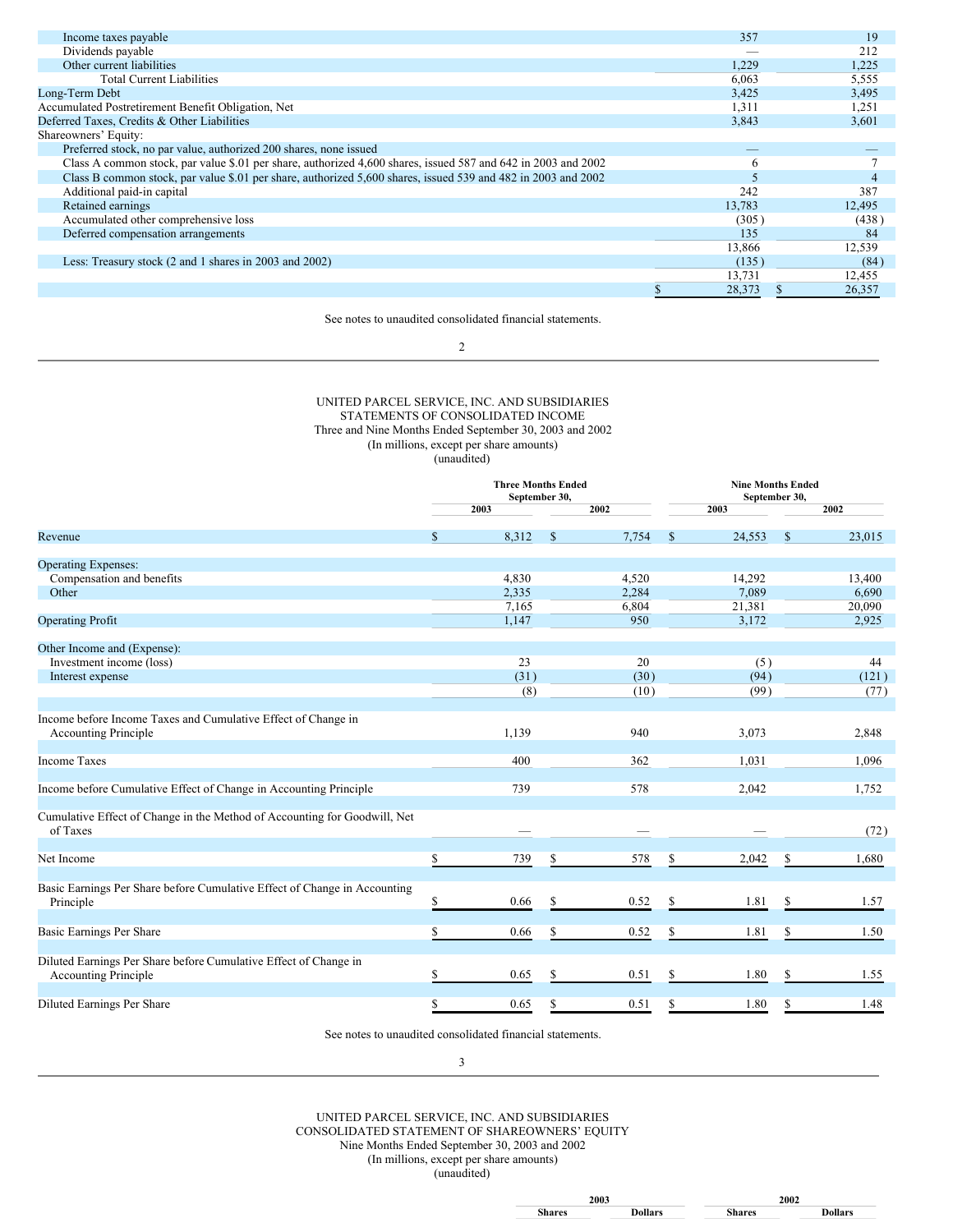| <b>Class A Common Stock</b>                                                                                                                   |                  |                          |                          |                          |
|-----------------------------------------------------------------------------------------------------------------------------------------------|------------------|--------------------------|--------------------------|--------------------------|
| Beginning balance                                                                                                                             | 642              | \$<br>$\tau$             | 772                      | \$<br>8                  |
| Common stock purchases                                                                                                                        | (4)              |                          | (10)                     |                          |
| Stock award plans                                                                                                                             | 6                |                          | 5                        |                          |
| Common stock issuances                                                                                                                        | $\overline{2}$   | $\overline{\phantom{0}}$ | $\mathbf{1}$             | $\overline{\phantom{0}}$ |
| Conversions of Class A to Class B common stock                                                                                                | (59)             | (1)                      | (112)                    | (1)                      |
| Ending balance                                                                                                                                | 587              | 6                        | 656                      | $\overline{7}$           |
|                                                                                                                                               |                  |                          |                          |                          |
| <b>Class B Common Stock</b>                                                                                                                   |                  |                          |                          |                          |
| Beginning balance                                                                                                                             | 482              | 4                        | 349                      | 3                        |
| Common stock purchases                                                                                                                        | (2)              | $\qquad \qquad$          | $\equiv$                 |                          |
| Conversions of Class A to Class B common stock<br>Ending balance                                                                              | 59<br>539        | $\mathbf{1}$<br>5        | 112<br>461               | -1<br>$\overline{4}$     |
|                                                                                                                                               |                  |                          |                          |                          |
| <b>Additional Paid-In Capital</b>                                                                                                             |                  |                          |                          |                          |
| Beginning balance                                                                                                                             |                  | 387                      |                          | 414                      |
| Stock award plans                                                                                                                             |                  | 117                      |                          | 89                       |
| Common stock purchases                                                                                                                        |                  | (356)                    |                          | (572)                    |
| Common stock issuances                                                                                                                        |                  | 94                       |                          | 72                       |
| Ending balance                                                                                                                                |                  | 242                      |                          | 3                        |
| <b>Retained Earnings</b>                                                                                                                      |                  |                          |                          |                          |
| Beginning balance                                                                                                                             |                  | 12,495                   |                          | 10,162                   |
| Net income                                                                                                                                    |                  | 2,042                    |                          | 1,680                    |
| Dividends (\$0.67 and \$0.57 per share)                                                                                                       |                  | (754)                    |                          | (638)                    |
| Ending balance                                                                                                                                |                  | 13,783                   |                          | 11,204                   |
|                                                                                                                                               |                  |                          |                          |                          |
| <b>Accumulated Other Comprehensive Income (Loss)</b>                                                                                          |                  |                          |                          |                          |
| Foreign currency translation adjustment:                                                                                                      |                  |                          |                          |                          |
| Beginning balance                                                                                                                             |                  | (328)                    |                          | (269)                    |
| Aggregate adjustment                                                                                                                          |                  | 125                      |                          | $\overline{c}$           |
| Ending balance                                                                                                                                |                  | (203)                    |                          | (267)                    |
| Unrealized gain (loss) on marketable securities:                                                                                              |                  |                          |                          |                          |
| Beginning balance                                                                                                                             |                  | (34)                     |                          | (21)                     |
| Current period changes in fair value (net of tax effect of \$6 and \$(12))                                                                    |                  | 10                       |                          | (19)                     |
| Reclassification to earnings (net of tax effect of \$17 and \$3)                                                                              |                  | 28                       |                          | 6                        |
| Ending balance                                                                                                                                |                  | $\overline{4}$           |                          | (34)                     |
|                                                                                                                                               |                  |                          |                          |                          |
| Unrealized gain (loss) on cash flow hedges:                                                                                                   |                  |                          |                          |                          |
| Beginning balance                                                                                                                             |                  | (26)                     |                          | (49)                     |
| Current period changes in fair value (net of tax effect of \$0 and \$7)<br>Reclassification to earnings (net of tax effect of \$(18) and \$4) |                  | (30)                     |                          | 10<br>$\overline{7}$     |
| Ending balance                                                                                                                                |                  | (56)                     |                          | (32)                     |
|                                                                                                                                               |                  |                          |                          |                          |
| Additional minimum pension liability:                                                                                                         |                  |                          |                          |                          |
| Beginning balance                                                                                                                             |                  | (50)                     |                          |                          |
| Minimum pension liability adjustment                                                                                                          |                  |                          |                          |                          |
| Ending balance                                                                                                                                |                  | (50)                     |                          |                          |
| Ending accumulated other comprehensive income (loss)                                                                                          |                  | (305)                    |                          | (333)                    |
|                                                                                                                                               |                  |                          |                          |                          |
| <b>Deferred Compensation Obligations</b>                                                                                                      |                  |                          |                          |                          |
| Beginning balance                                                                                                                             |                  | 84                       |                          | 47                       |
| Common stock held for deferred compensation arrangements                                                                                      |                  | 51                       |                          | 37                       |
| Ending balance                                                                                                                                |                  | $\overline{135}$         |                          | 84                       |
| <b>Treasury Stock</b>                                                                                                                         |                  |                          |                          |                          |
| Beginning balance                                                                                                                             | (1)              | (84)                     | (1)                      | (47)                     |
| Common stock held for deferred compensation arrangements                                                                                      | (1)              | (51)                     | $\overline{\phantom{0}}$ | (37)                     |
| Ending balance                                                                                                                                | $\overline{(2)}$ | (135)                    | $\overline{(1)}$         | (84)                     |
|                                                                                                                                               |                  |                          |                          |                          |
| <b>Ending Total Shareowners' Equity</b>                                                                                                       |                  | 13,731<br>\$             |                          | 10,885<br>S              |
|                                                                                                                                               |                  |                          |                          |                          |
| <b>Comprehensive Income</b>                                                                                                                   |                  | \$<br>2,175              |                          | 1,686<br>\$              |
|                                                                                                                                               |                  |                          |                          |                          |

See notes to unaudited consolidated financial statements.

4

UNITED PARCEL SERVICE, INC. AND SUBSIDIARIES CONSOLIDATED STATEMENTS OF CASH FLOWS Nine Months Ended September 30, 2003 and 2002 (In millions) (unaudited)

**Nine Months Ended**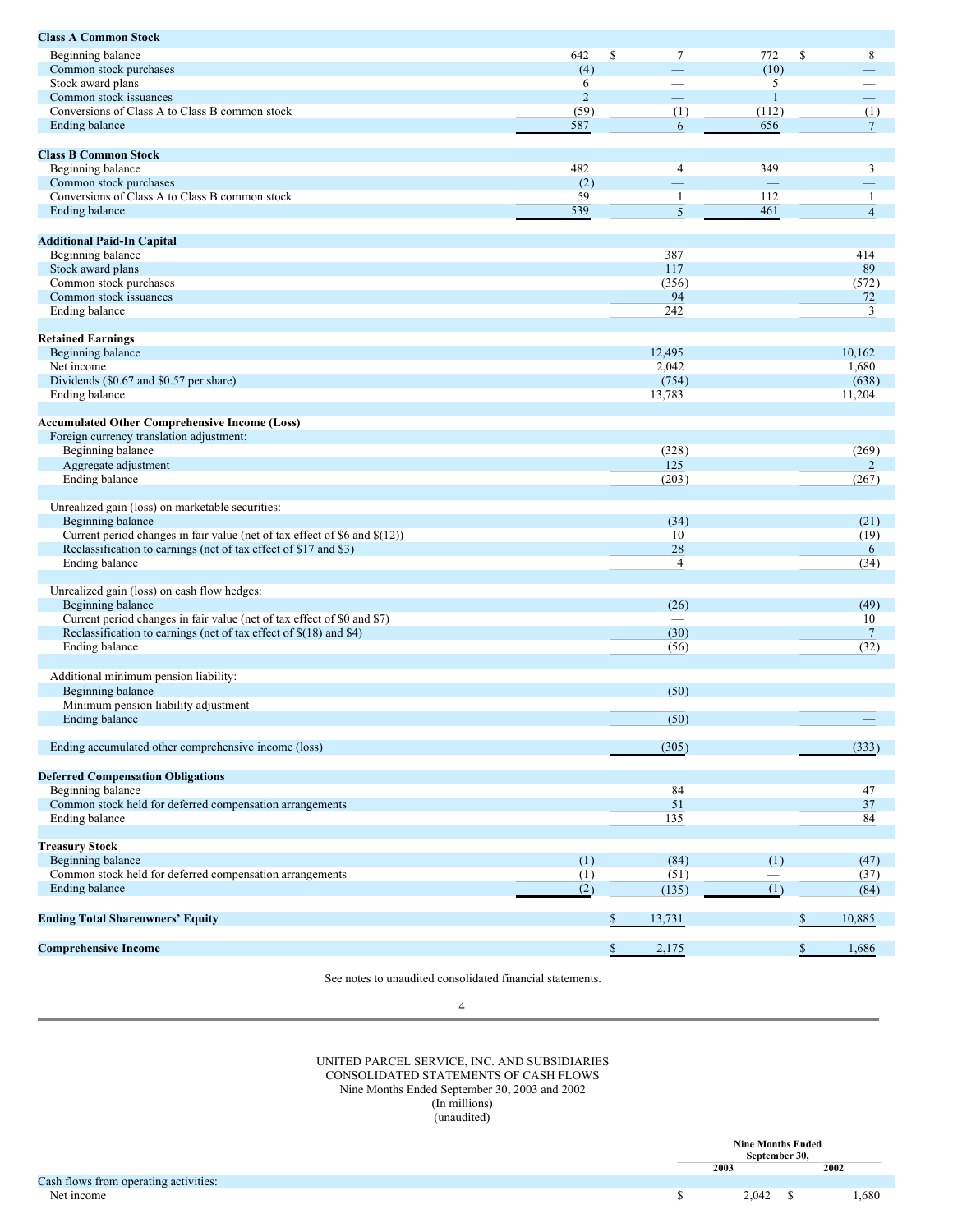| Adjustments to reconcile net income to net cash from operating activities:           |                      |             |
|--------------------------------------------------------------------------------------|----------------------|-------------|
| Depreciation and amortization                                                        | 1,162                | 1,086       |
| Postretirement benefits                                                              | 60                   | 104         |
| Deferred taxes, credits and other                                                    | 81                   | 80          |
| Stock award plans                                                                    | 394                  | 361         |
| Loss on investments                                                                  | 54                   | 12          |
| Loss on disposal of assets                                                           | 8                    | 26          |
| Impairment of goodwill                                                               |                      | 72          |
| Changes in assets and liabilities:                                                   |                      |             |
| Accounts receivable                                                                  | 12                   | 328         |
| Other current assets                                                                 | (48)                 | 492         |
| Prepaid pension costs                                                                | (275)                | (91)        |
| Accounts payable                                                                     | 196                  | 98          |
| Accrued wages and withholdings                                                       | 316                  | 344         |
| Dividends payable                                                                    | (212)                | (212)       |
| Income taxes payable                                                                 | 365                  | (79)        |
| Other current liabilities                                                            | 5                    | 210         |
| Net cash from operating activities                                                   | 4,160                | 4,511       |
|                                                                                      |                      |             |
| Cash flows from investing activities:                                                |                      |             |
| Capital expenditures                                                                 | (1,515)              | (1,246)     |
| Disposals of property, plant and equipment                                           | 101                  | 22          |
| Purchases of marketable securities and short-term investments                        | (4,971)              | (2,046)     |
| Sales and maturities of marketable securities and short-term investments             | 4,762                | 1,560       |
| Net increase in finance receivables                                                  | (5)                  | (581)       |
| Other asset receipts (payments)                                                      | (100)                | (32)        |
| Net cash used in investing activities                                                | (1,728)              | (2, 323)    |
|                                                                                      |                      |             |
| Cash flows from financing activities:                                                |                      |             |
| Proceeds from borrowings                                                             | 285                  | 347         |
| Repayments of borrowings                                                             | (884)                | (754)       |
| Purchases of common stock                                                            | (356)                | (572)       |
| Issuances of common stock pursuant to stock awards and employee stock purchase plans | 120                  | 96          |
| Dividends                                                                            | (754)                | (638)       |
| Other transactions                                                                   | (26)                 | (82)        |
| Net cash used in financing activities                                                | (1,615)              | (1,603)     |
|                                                                                      |                      |             |
| Effect of exchange rate changes on cash                                              | 80                   | 9           |
|                                                                                      |                      |             |
| Net increase in cash and cash equivalents                                            | 897                  | 594         |
| Cash and cash equivalents:                                                           |                      |             |
| Beginning of period                                                                  | 2,211                | 858         |
| End of period                                                                        | 3,108<br>$\mathbf S$ | 1,452<br>\$ |
| Cash paid during the period for:                                                     |                      |             |
| Interest (net of amount capitalized)                                                 | 102<br>S             | 125         |
| Income taxes                                                                         | \$<br>618            | 1.124<br>\$ |
|                                                                                      |                      |             |

See notes to unaudited consolidated financial statements.

## 5

#### **Note 1. Basis of Presentation**

In our opinion, the accompanying interim, unaudited, consolidated financial statements contain all adjustments (consisting of normal recurring accruals) necessary to present fairly our financial position as of September 30, 2003, our results of operations for the three and nine months ended September 30, 2003 and 2002, and cash flows for the nine months ended September 30, 2003 and 2002. The results reported in these consolidated financial statements should not be regarded as necessarily indicative of results that may be expected for the entire year. The interim financial statements should be read in conjunction with the audited consolidated financial statements and notes thereto included in our Annual Report on Form 10-K for the year ended December 31, 2002.

For interim consolidated financial statement purposes, we compute our tax provision on the basis of our estimated annual effective income tax rate, and provide for accruals under our various employee benefit plans for each three month period based on one quarter of the estimated annual expense.

Certain prior period amounts have been reclassified to conform to the current period presentation.

### **Note 2. Stock-Based Compensation**

Effective January 1, 2003, we adopted the fair value measurement provisions of Financial Accounting Standards Board (FASB) Statement No. 123 "Accounting for Stock-Based Compensation" ("FAS 123"). Under the provisions of FASB Statement No. 148 "Accounting for Stock-Based Compensation — Transition and Disclosure," we have elected to adopt the measurement provisions of FAS 123 using the prospective method. Under this approach, all stock-based compensation granted subsequent to January 1, 2003 has been expensed to compensation and benefits over the vesting period based on the fair value at the date the stock-based compensation is granted. Stock compensation awards include stock options, management incentive awards, restricted performance units, and employer matching contributions (in shares of UPS stock) for a defined contribution benefit plan.

The following provides pro forma information as to the impact on net income and earnings per share if we had used the fair value measurement provisions of FAS 123 to account for all stock-based compensation awards granted prior to January 1, 2003 (in millions, except per share amounts).

|            |                                                                               | <b>Three Months Ended</b><br>September 30, |       |  | <b>Nine Months Ended</b><br>September 30, |  |       |  |       |
|------------|-------------------------------------------------------------------------------|--------------------------------------------|-------|--|-------------------------------------------|--|-------|--|-------|
|            |                                                                               |                                            | 2003  |  | 2002                                      |  | 2003  |  | 2002  |
| Net income |                                                                               |                                            | 739   |  | 578                                       |  | 2,042 |  | 1,680 |
| Add:       | Stock-based employee compensation expense included in net income, net of tax  |                                            |       |  |                                           |  |       |  |       |
|            | effects                                                                       |                                            | 124   |  | 97                                        |  | 354   |  | 338   |
| Less:      | Total pro-forma stock-based employee compensation expense, net of tax effects |                                            | (136) |  | (116)                                     |  | (392) |  | (387) |
|            | Pro-forma net income                                                          |                                            | 727   |  | 559                                       |  | 2,004 |  | 1,631 |
|            | Basic earnings per share                                                      |                                            |       |  |                                           |  |       |  |       |
|            | As reported                                                                   |                                            | 0.66  |  | 0.52                                      |  | 1.81  |  | 1.50  |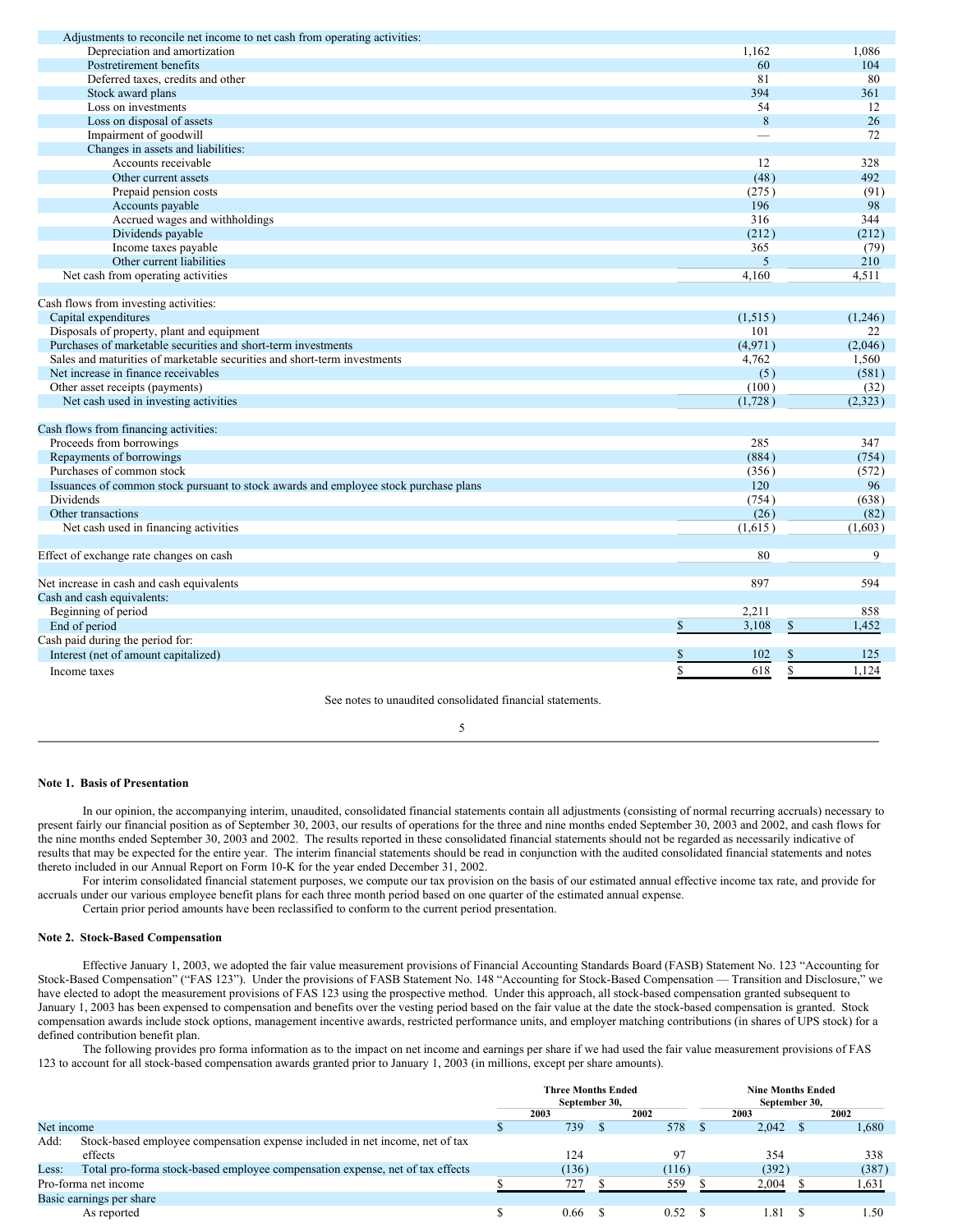| Pro forma                  | пn | 0.64 | 0.50 <sub>1</sub> | 1.78 | 1.46 |
|----------------------------|----|------|-------------------|------|------|
| Diluted earnings per share |    |      |                   |      |      |
| As reported                | пn | 0.65 | 0.51              | 1.80 | 1.48 |
| Pro forma                  | Œ  | 0.64 | 0.49              | 1.76 | 1.44 |
|                            |    |      |                   |      |      |
|                            |    |      |                   |      |      |
|                            |    |      |                   |      |      |

### **Note 3. New Accounting Pronouncements**

On January 1, 2002, we adopted FASB Statement No. 142 "Goodwill and Other Intangible Assets" ("FAS 142"). Upon adoption of FAS 142, we were required to test all existing goodwill for impairment as of January 1, 2002, using a fair value approach. An impairment charge is recognized for the amount, if any, by which the carrying amount of goodwill exceeds its fair value. Fair values are established using discounted cash flows. We recorded a non-cash goodwill impairment charge of \$72 million (\$0.07 per diluted share) related to our former Mail Technologies business, which we divested during the quarter ended June 30, 2003. This charge was reported as a cumulative effect of change in accounting principle and resulted in a restatement of our first quarter 2002 quarterly financial statements. The primary factor resulting in the impairment charge was the lower than anticipated growth experienced in the expedited mail delivery business. Amortization of goodwill and indefinite-lived intangible assets ceased upon the implementation of FAS 142 on January 1, 2002.

On January 1, 2003, we adopted FASB Interpretation No. 45 "Guarantor's Accounting and Disclosure Requirements for Guarantees, Including Indirect Guarantees of Indebtedness of Others" ("FIN 45"). FIN 45 requires that a liability be recognized at fair value at the inception of certain guarantees for the obligations undertaken by the guarantor. FIN 45 also requires additional disclosures for certain guarantee contracts. The adoption of FIN 45 was not material to our results of operations or financial condition.

On July 1, 2003, we adopted FASB Interpretation No. 46 "Consolidation of Variable Interest Entities" ("FIN 46"). FIN 46 addresses consolidation of variable interest entities that are unable to finance operations without investor support, or where investors do not have exposure to the significant risks and rewards of ownership. The adoption of FIN 46 was not material to our results of operations or financial condition.

On July 1, 2003, we adopted FASB Statement No. 149 "Amendment of Statement 133 on Derivative Instruments and Hedging Activities" ("FAS 149"). FAS 149 amends FAS 133 for certain decisions made by the FASB as part of the Derivatives Implementation Group process. FAS 149 also amends FAS 133 to incorporate clarifications of the definition of a derivative. The adoption of FAS 149 was not material to our results of operations or financial condition.

On July 1, 2003, we adopted FASB Statement No. 150 "Accounting for Certain Instruments with Characteristics of Both Liabilities and Equity" ("FAS 150"). FAS 150 establishes how an issuer measures certain freestanding financial instruments with characteristics of both liabilities and equity, and requires that such instruments be classified as liabilities. The adoption of FAS 150 was not material to our results of operations or financial condition.

### **Note 4. Other Assets**

Other assets as of September 30, 2003 and December 31, 2002 consist of the following (in millions):

|                                                                     | September 30,<br>2003 |       |  | December 31,<br>2002 |
|---------------------------------------------------------------------|-----------------------|-------|--|----------------------|
| Goodwill                                                            |                       | 1,153 |  | 1,070                |
| Intangible assets, net of accumulated amortization                  |                       | 103   |  | 110                  |
| Non-current finance receivables, net of allowance for credit losses |                       | 649   |  | 616                  |
| Other non-current assets                                            |                       | 352   |  | 279                  |
| Consolidated                                                        |                       | 2.257 |  | 2,075                |
|                                                                     |                       |       |  |                      |

7

The following table indicates the allocation of goodwill by reportable segment, as of September 30, 2003 and December 31, 2002 (in millions):

|                       | December 31,<br>2002 | Goodwill<br>Acquired     | Currencv/<br>Other            | September 30,<br>2003 |
|-----------------------|----------------------|--------------------------|-------------------------------|-----------------------|
| Goodwill by Segment:  |                      |                          |                               |                       |
| U.S. domestic package | $\sim$               | $\overline{\phantom{a}}$ | $\overline{\phantom{a}}$      |                       |
| International package | 102                  | $\overline{\phantom{a}}$ | (2)                           | 100                   |
| Non-package           | 968                  | 30                       |                               | 1,053                 |
| Consolidated          | $070^{11}$           | 30                       | $\overline{\phantom{a}}$<br>◡ | 1,153                 |

The goodwill added in the non-package segment resulted from the purchase of the remaining minority interest in a previously acquired company.

The following is a summary of intangible assets as of September 30, 2003 and December 31, 2002 (in millions):

|                          | <b>Franchise Rights,</b><br>Licenses, Patents,<br>Trademarks,<br>and Other |      | Intangible<br>Pension<br>Asset | Total<br>Intangible<br>Assets |      |
|--------------------------|----------------------------------------------------------------------------|------|--------------------------------|-------------------------------|------|
| September 30, 2003:      |                                                                            |      |                                |                               |      |
| Gross carrying amount    |                                                                            | 117  |                                |                               | 124  |
| Accumulated amortization |                                                                            | (21) | $\overline{\phantom{a}}$       |                               | (21) |
| Net carrying value       |                                                                            | 96   |                                |                               | 103  |
|                          |                                                                            |      |                                |                               |      |
| December 31, 2002:       |                                                                            |      |                                |                               |      |
| Gross carrying amount    |                                                                            | 118  | -S                             |                               | 125  |
| Accumulated amortization |                                                                            | (15) | $\overline{\phantom{a}}$       |                               | (15) |
| Net carrying value       |                                                                            | 103  |                                |                               | 110  |
|                          |                                                                            |      |                                |                               |      |

#### **Note 5. Legal Proceedings and Contingencies**

We are named as a defendant in twenty-three pending lawsuits that seek to hold us liable for the collection of premiums for excess value ("EV") insurance in connection with package shipments since 1984. Based on state and federal tort, contract and statutory claims, these cases generally claim that we failed to remit collected EV premiums to an independent insurer; we failed to provide promised EV insurance; we acted as an insurer without complying with state insurance laws and regulations; and the price for EV insurance was excessive.

These actions all were filed after the August 9, 1999 United States Tax Court decision, in which the Tax Court held that we were liable for tax on income of Overseas Partners Ltd., a Bermuda company that had reinsured EV insurance purchased by our customers beginning in 1984, and that we were liable for additional tax for the 1983 and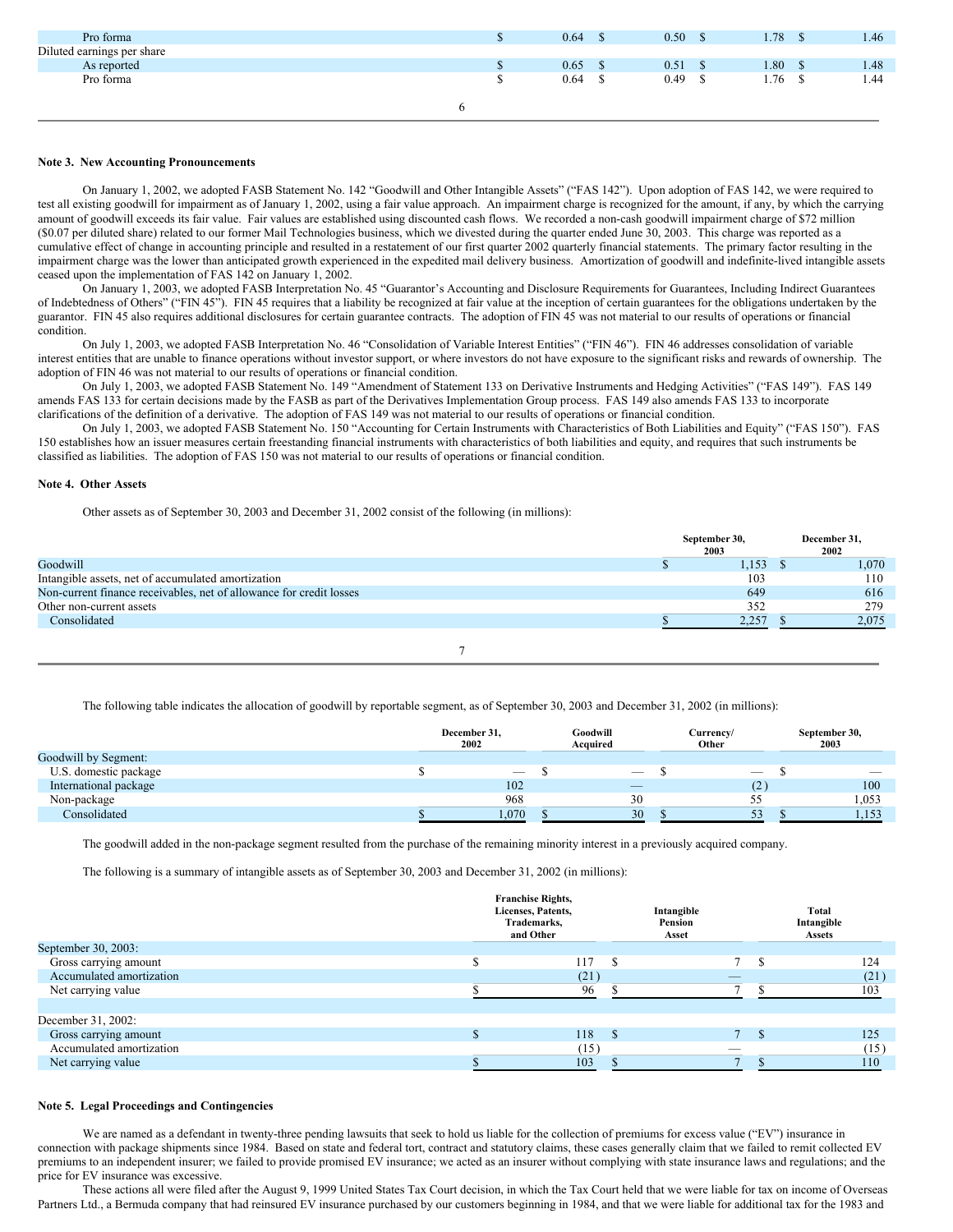1984 tax years. On June 20, 2001, the U.S. Court of Appeals for the Eleventh Circuit ruled in our favor and reversed the Tax Court decision. In January 2003, we and the IRS finalized settlement of all outstanding tax issues relating to EV package insurance.

These twenty-three cases have been consolidated for pre-trial purposes in a multi-district litigation proceeding ("MDL Proceeding") in federal court in New York. In addition to the cases in which UPS is named as a defendant, there also is an action, Smith v. Mail Boxes Etc., against Mail Boxes Etc. and its franchisees relating to UPS EV insurance and related services purchased through Mail Boxes Etc. centers. This case also has been consolidated into the MDL Proceeding.

While expressly denying any and all liability, we have reached an agreement in principle to enter into a global settlement resolving all claims and all cases in the MDL Proceeding. The proposed settlement requires several steps before it becomes final, including completion of detailed settlement documentation, notice to the settlement class, and obtaining preliminary and final court approval of the settlement. If the

proposed settlement becomes final, we would provide to qualifying settlement class members vouchers toward the purchase of specified UPS services and pay a portion of the attorneys' fees, the total amount of which will be determined by the Court. The ultimate cost to us of the proposed settlement will depend on a number of factors. We do not believe that this proposed settlement will have a material effect on our financial condition, results of operations, or liquidity.

In addition, we are a defendant in various other lawsuits that arose in the normal course of business. We believe that the eventual resolution of these cases will not have a material adverse effect on our financial condition, results of operations or liquidity.

We participate in a number of trustee-managed multi-employer pension and health and welfare plans for employees covered under collective bargaining agreements. Several factors could result in higher future contributions to these plans, including unfavorable investment performance, changes in demographics, and increased benefits to participants. At this time, we are unable to determine the amount of additional future contributions, if any, or whether any material adverse effect on our financial condition, results of operations, or cash flows could result from our participation in these plans.

### **Note 6. Segment Information**

We report our operations in three segments: U.S. domestic package operations, international package operations and non-package operations, as follows:

- U.S. Domestic Package Domestic package operations include the time-definite delivery of letters, documents, and packages throughout the United States.
- International Package International package operations include delivery to more than 200 countries and territories worldwide, including shipments wholly outside the U.S. as well as shipments with either origin or distribution outside the U.S. Our international package reporting segment includes the operations of our Europe, Asia-Pacific, Canada, and Americas operating segments.
- Non-Package Non-package operations include UPS Supply Chain Solutions, Mail Boxes Etc. (the franchisor of Mail Boxes Etc. and The UPS Store), UPS Capital Corp., our mail and consulting services, and our excess value package insurance business. UPS Supply Chain Solutions, which is comprised of our former UPS Freight Services and UPS Logistics Group businesses, provides supply chain design and management, freight forwarding, and customs brokerage services.

Segment information for the three and nine months ended September 30 is as follows (in millions):

|                       | <b>Three Months Ended</b><br>September 30, |       |    | <b>Nine Months Ended</b><br>September 30, |   |        |     |        |
|-----------------------|--------------------------------------------|-------|----|-------------------------------------------|---|--------|-----|--------|
|                       |                                            | 2003  |    | 2002                                      |   | 2003   |     | 2002   |
| Revenue:              |                                            |       |    |                                           |   |        |     |        |
| U.S. domestic package | $\sigma$<br>υэ                             | 6,219 | -S | 5,889                                     | S | 18,363 | -S  | 17,700 |
| International package |                                            | 1,370 |    | 1,184                                     |   | 4,043  |     | 3,382  |
| Non-package           |                                            | 723   |    | 681                                       |   | 2,147  |     | 1,933  |
| Consolidated          |                                            | 8,312 |    | 7,754                                     |   | 24,553 |     | 23,015 |
|                       |                                            |       |    |                                           |   |        |     |        |
| Operating profit:     |                                            |       |    |                                           |   |        |     |        |
| U.S. domestic package | $\sigma$                                   | 825   | -S | 809                                       | S | 2,361  | - S | 2,570  |
| International package |                                            | 176   |    | 65                                        |   | 468    |     | 157    |
| Non-package           |                                            | 146   |    | 76                                        |   | 343    |     | 198    |
| Consolidated          |                                            | 1,147 |    | 950                                       |   | 3,172  |     | 2,925  |

Non-package operating profit included \$26 and \$28 million for the three months, and \$80 and \$84 for the nine months ended September 30, 2003 and 2002, of intersegment profit, with a corresponding amount of operating expense, which reduces operating profit, included in the U.S. domestic package segment.

 $\overline{Q}$ 

# **Note 7. Other Operating Expenses**

The major components of other operating expenses for the three and nine months ended September 30 are as follows (in millions):

|                               | <b>Three Months Ended</b><br>September 30, |   |       |  |       | <b>Nine Months Ended</b><br>September 30, |       |  |  |
|-------------------------------|--------------------------------------------|---|-------|--|-------|-------------------------------------------|-------|--|--|
|                               | 2003                                       |   | 2002  |  | 2003  |                                           | 2002  |  |  |
| Repairs and maintenance       | 282                                        | S | 252   |  | 834   |                                           | 773   |  |  |
| Depreciation and amortization | 384                                        |   | 373   |  | 1,162 |                                           | 1,086 |  |  |
| Purchased transportation      | 439                                        |   | 421   |  | 1,289 |                                           | 1,173 |  |  |
| Fuel                          | 254                                        |   | 242   |  | 767   |                                           | 675   |  |  |
| Other occupancy               | 136                                        |   | 120   |  | 431   |                                           | 379   |  |  |
| Other expenses                | 840                                        |   | 876   |  | 2,606 |                                           | 2,604 |  |  |
| Consolidated                  | 2,335                                      |   | 2,284 |  | 7,089 |                                           | 6,690 |  |  |
|                               |                                            |   |       |  |       |                                           |       |  |  |
|                               | 10                                         |   |       |  |       |                                           |       |  |  |

# **Note 8. Earnings Per Share**

The following table sets forth the computation of basic and diluted earnings per share (in millions, except per share amounts):

| <b>Three Months Ended</b> | <b>Nine Months Ended</b> |
|---------------------------|--------------------------|
| September 30.             | September 30.            |
|                           |                          |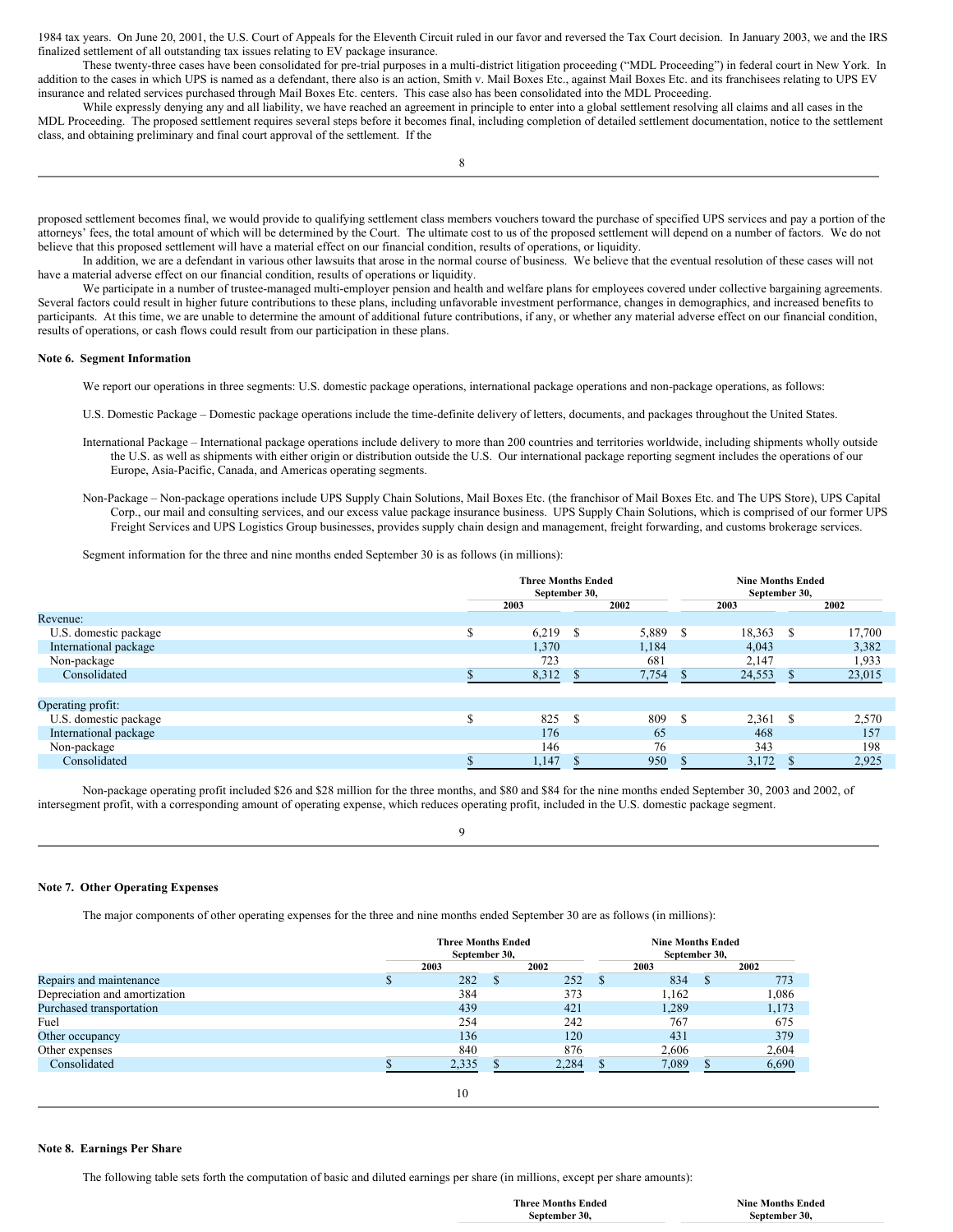|                                                                             |              | 2003  |               | 2002  |              | 2003  |               | 2002   |
|-----------------------------------------------------------------------------|--------------|-------|---------------|-------|--------------|-------|---------------|--------|
| Numerator:                                                                  |              |       |               |       |              |       |               |        |
| Net income before the cumulative effect of change in accounting principle   | \$           | 739   |               | 578   | S            | 2,042 | S             | 1,752  |
| Cumulative effect of accounting change                                      |              |       |               |       |              |       |               | (72)   |
| Net income, as reported                                                     |              | 739   |               | 578   | S.           | 2,042 | S.            | 1,680  |
| Denominator:                                                                |              |       |               |       |              |       |               |        |
| Weighted-average shares                                                     |              | 1,126 |               | 1,117 |              | 1,124 |               | 1,117  |
| Deferred compensation arrangements                                          |              |       |               |       |              |       |               |        |
| Denominator for basic earnings per share                                    |              | 1,128 |               | 1,118 |              | 1,126 |               | 1,118  |
| Effect of dilutive securities:                                              |              |       |               |       |              |       |               |        |
| Contingent shares -                                                         |              |       |               |       |              |       |               |        |
| Management incentive awards                                                 |              |       |               | 6     |              | 5     |               | 5      |
| Stock option plans                                                          |              |       |               | 10    |              | 6     |               | 10     |
| Denominator for diluted earnings per share                                  |              | 1,140 |               | 1,134 |              | 1,137 |               | 1,133  |
| Basic Earnings Per Share Before Cumulative Effect of Change in Accounting   |              |       |               |       |              |       |               |        |
| Principle                                                                   | S            | 0.66  | $\mathcal{S}$ | 0.52  | $\mathbf{s}$ | 1.81  | - \$          | 1.57   |
| Less: Cumulative Effect of Accounting Change                                |              |       |               |       |              |       |               | (0.07) |
| Basic Earnings Per Share                                                    |              | 0.66  |               | 0.52  |              | 1.81  | $\mathbb{S}$  | 1.50   |
| Diluted Earnings Per Share Before Cumulative Effect of Change in Accounting |              |       |               |       |              |       |               |        |
| Principle                                                                   | $\mathbb{S}$ | 0.65  |               | 0.51  | \$           | 1.80  | <sup>\$</sup> | 1.55   |
| Less: Cumulative Effect of Accounting Change                                |              |       |               |       |              |       |               | (0.07) |
| <b>Diluted Earnings Per Share</b>                                           |              | 0.65  |               | 0.51  |              | 1.80  |               | 1.48   |

### **Note 9. Restructuring Charge and Related Expenses**

In the fourth quarter of 2002, we initiated a restructuring program to combine UPS Freight Services and the UPS Logistics Group into a single business unit ("Supply Chain Solutions"), as well as to integrate the activities of UPS Capital and First International Bank. The program is designed to facilitate business growth, streamline management decision-making, reduce the cost structure, and provide higher levels of service to our customers. The program will be substantially completed by the end of 2003.

The total cost of the program is estimated at \$127 million, of which \$106 million was recorded in 2002 and \$7 million in the first nine months of 2003. Costs of the program include employee severance costs, asset impairments, costs associated with the consolidation of facilities, and other costs directly related to the restructuring program. The costs incurred with this program are classified in other operating expenses within the non-package segment in the income statement.

11

We initially established a liability for the restructuring charge and related expenses in the fourth quarter of 2002. Set forth below is a summary of activity related to the restructuring program liability for the nine months ended September 30, 2003 (in millions):

|                               | Emplovee         |  | Facility      |       |       |
|-------------------------------|------------------|--|---------------|-------|-------|
|                               | <b>Severance</b> |  | Consolidation | Other | Total |
| Balance at December 31, 2002  |                  |  |               |       | 44    |
| Cash spent                    |                  |  | _             |       |       |
| Currency translation          |                  |  |               | $-$   |       |
| Balance at September 30, 2003 |                  |  |               |       |       |

### **Note 10. Sale of Business Units**

During the second quarter of 2003, we sold our Mail Technologies business unit in a transaction that increased net income by \$14 million, or \$0.01 per diluted share. The gain consisted of a pre-tax loss of \$24 million recorded in other operating expenses within the non-package segment, and a tax benefit of \$38 million recognized in conjunction with the sale. The tax benefit exceeds the pre-tax loss from this sale primarily because the goodwill impairment charge we previously recorded for the Mail Technologies business unit was not deductible for income tax purposes. Consequently, our tax basis was greater than our book basis, thus producing the tax benefit described above.

During the third quarter of 2003, we sold our Aviation Technologies business unit and recognized a pre-tax gain of \$24 million (\$15 million after-tax, or \$0.01 per diluted share), which is recorded in other operating expenses within the non-package segment.

The operating results of both the Mail Technologies unit and the Aviation Technologies unit were previously included in our non-package segment, and were not material to our consolidated operating results in any of the periods presented.

12

Item 2. Management's Discussion and Analysis of Financial Condition and Results of Operations

# Revenue, Volume and Revenue Per Piece

The following tables set forth information showing the change in revenue, average daily package volume and average revenue per piece, both in dollars or amounts and in percentage terms:

|                        | <b>Three Months Ended</b> |  |       |        |               |         |  |
|------------------------|---------------------------|--|-------|--------|---------------|---------|--|
|                        | September 30,             |  |       | Change |               |         |  |
|                        | 2002<br>2003              |  |       |        | $\frac{0}{2}$ |         |  |
| Revenue (in millions): |                           |  |       |        |               |         |  |
| U.S. domestic package: |                           |  |       |        |               |         |  |
| Next Day Air           | 1.424                     |  | 1.344 |        | 80            | $6.0\%$ |  |
| Deferred               | 714                       |  | 672   |        | 42            | 6.3     |  |
| Ground                 | 4,081                     |  | 3,873 |        | 208           | 5.4     |  |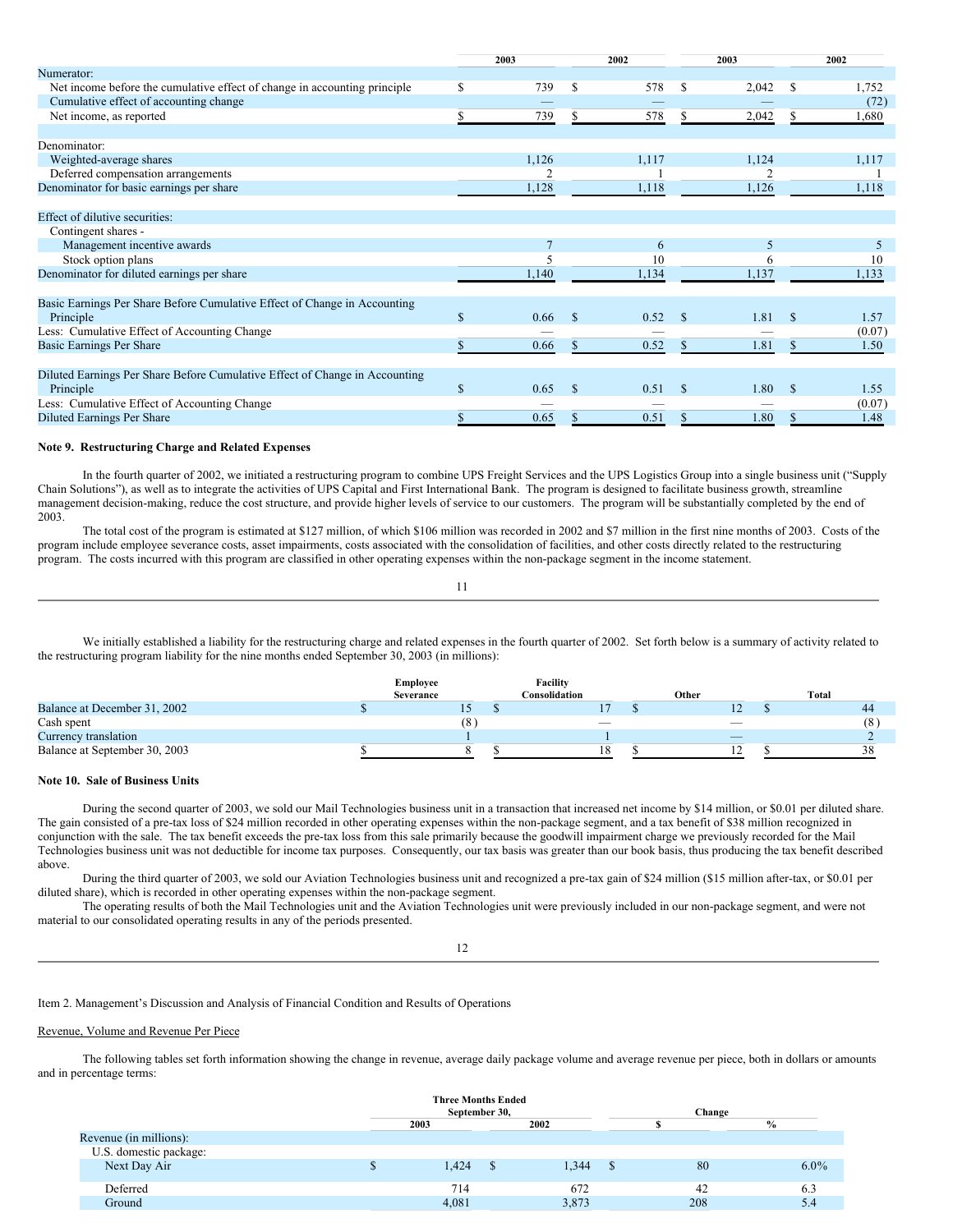| Total U.S. domestic package       |              | 6,219  |               | 5,889  | 330                    | 5.6       |
|-----------------------------------|--------------|--------|---------------|--------|------------------------|-----------|
| International package:            |              |        |               |        |                        |           |
| Domestic                          |              | 279    |               | 238    | 41                     | 17.2      |
| Export                            |              | 988    |               | 826    | 162                    | 19.6      |
| Cargo                             |              | 103    |               | 120    | (17)                   | (14.2)    |
| Total International package       |              | 1,370  |               | 1,184  | 186                    | 15.7      |
| Non-package:                      |              |        |               |        |                        |           |
| <b>UPS Supply Chain Solutions</b> |              | 537    |               | 508    | 29                     | 5.7       |
| Other                             |              | 186    |               | 173    | 13                     | 7.5       |
| Total Non-package                 |              | 723    |               | 681    | 42                     | 6.2       |
| Consolidated                      | \$           | 8,312  | \$            | 7,754  | \$<br>558              | 7.2%      |
|                                   |              |        |               |        |                        |           |
|                                   |              |        |               |        |                        |           |
| Average Daily Package Volume      |              |        |               |        |                        |           |
| (in thousands):                   |              |        |               |        | $\#$                   |           |
| U.S. domestic package:            |              |        |               |        |                        |           |
| Next Day Air                      |              | 1,207  |               | 1,095  | 112                    | 10.2%     |
| Deferred                          |              | 859    |               | 792    | 67                     | 8.5       |
| Ground                            |              | 9,961  |               | 9,766  | 195                    | 2.0       |
| Total U.S. domestic package       |              | 12,027 |               | 11,653 | 374                    | 3.2       |
| International package:            |              |        |               |        |                        |           |
| Domestic                          |              | 763    |               | 753    | 10                     | 1.3       |
| Export                            |              | 468    |               | 433    | 35                     | 8.1       |
| Total International package       |              | 1,231  |               | 1,186  | 45                     | 3.8       |
| Consolidated                      |              | 13,258 |               | 12,839 | 419                    | 3.3%      |
|                                   |              |        |               |        |                        |           |
| Operating days in period          |              | 64     |               | 64     |                        |           |
|                                   |              |        |               |        |                        |           |
|                                   |              |        |               |        |                        |           |
| Average Revenue Per Piece:        |              |        |               |        | $\mathbf S$            |           |
| U.S. domestic package:            |              |        |               |        |                        |           |
| Next Day Air                      | $\mathbb{S}$ | 18.43  | <sup>\$</sup> | 19.18  | $\mathbb{S}$<br>(0.75) | $(3.9)\%$ |
| Deferred                          |              | 12.99  |               | 13.26  | (0.27)                 | (2.0)     |
| Ground                            |              | 6.40   |               | 6.20   | 0.20                   | 3.2       |
| Total U.S. domestic package       |              | 8.08   |               | 7.90   | 0.18                   | 2.3       |
| International:                    |              |        |               |        |                        |           |
| Domestic                          |              | 5.71   |               | 4.94   | 0.77                   | 15.6      |
| Export                            |              | 32.99  |               | 29.81  | 3.18                   | 10.7      |
| Total International package       |              | 16.08  |               | 14.02  | 2.06                   | 14.7      |
| Consolidated                      | \$           | 8.82   | $\mathbb{S}$  | 8.46   | \$<br>0.36             | 4.3%      |
|                                   |              |        |               |        |                        |           |

|                                   |     | <b>Nine Months Ended</b> | September 30, |        | Change       |       |               |
|-----------------------------------|-----|--------------------------|---------------|--------|--------------|-------|---------------|
|                                   |     | 2003                     |               | 2002   |              | \$    | $\frac{6}{6}$ |
| Revenue (in millions):            |     |                          |               |        |              |       |               |
| U.S. domestic package:            |     |                          |               |        |              |       |               |
| Next Day Air                      | \$. | 4,164                    | $\mathbb{S}$  | 3,993  | <sup>S</sup> | 171   | $4.3\%$       |
| Deferred                          |     | 2,128                    |               | 2,067  |              | 61    | 3.0           |
| Ground                            |     | 12,071                   |               | 11,640 |              | 431   | 3.7           |
| Total U.S. domestic package       |     | 18,363                   |               | 17,700 |              | 663   | 3.7           |
| International package:            |     |                          |               |        |              |       |               |
| Domestic                          |     | 819                      |               | 689    |              | 130   | 18.9          |
| Export                            |     | 2,920                    |               | 2,366  |              | 554   | 23.4          |
| Cargo                             |     | 304                      |               | 327    |              | (23)  | (7.0)         |
| Total International package       |     | 4,043                    |               | 3,382  |              | 661   | 19.5          |
| Non-package:                      |     |                          |               |        |              |       |               |
| <b>UPS Supply Chain Solutions</b> |     | 1,567                    |               | 1,425  |              | 142   | 10.0          |
| Other                             |     | 580                      |               | 508    |              | 72    | 14.2          |
| Total Non-package                 |     | 2,147                    |               | 1,933  |              | 214   | 11.1          |
| Consolidated                      |     | 24,553                   | S             | 23,015 |              | 1,538 | $6.7\%$       |

1 3

Average Daily Package Volume

| (in thousands):             |        |        | #   |         |
|-----------------------------|--------|--------|-----|---------|
| U.S. domestic package:      |        |        |     |         |
| Next Day Air                | 1,174  | 1,089  | 85  | 7.8%    |
| Deferred                    | 855    | 838    | 17  | 2.0     |
| Ground                      | 9,873  | 9,848  | 25  | 0.3     |
| Total U.S. domestic package | 11,902 | 11,775 | 127 | 1.1     |
| International package:      |        |        |     |         |
| Domestic                    | 760    | 762    | (2) | (0.3)   |
| Export                      | 467    | 431    | 36  | 8.4     |
| Total International package | . 227  | 1,193  | 34  | 2.8     |
| Consolidated                | 13,129 | 12,968 | 161 | $1.2\%$ |
|                             |        |        |     |         |
| Operating days in period    | 191    | 191    |     |         |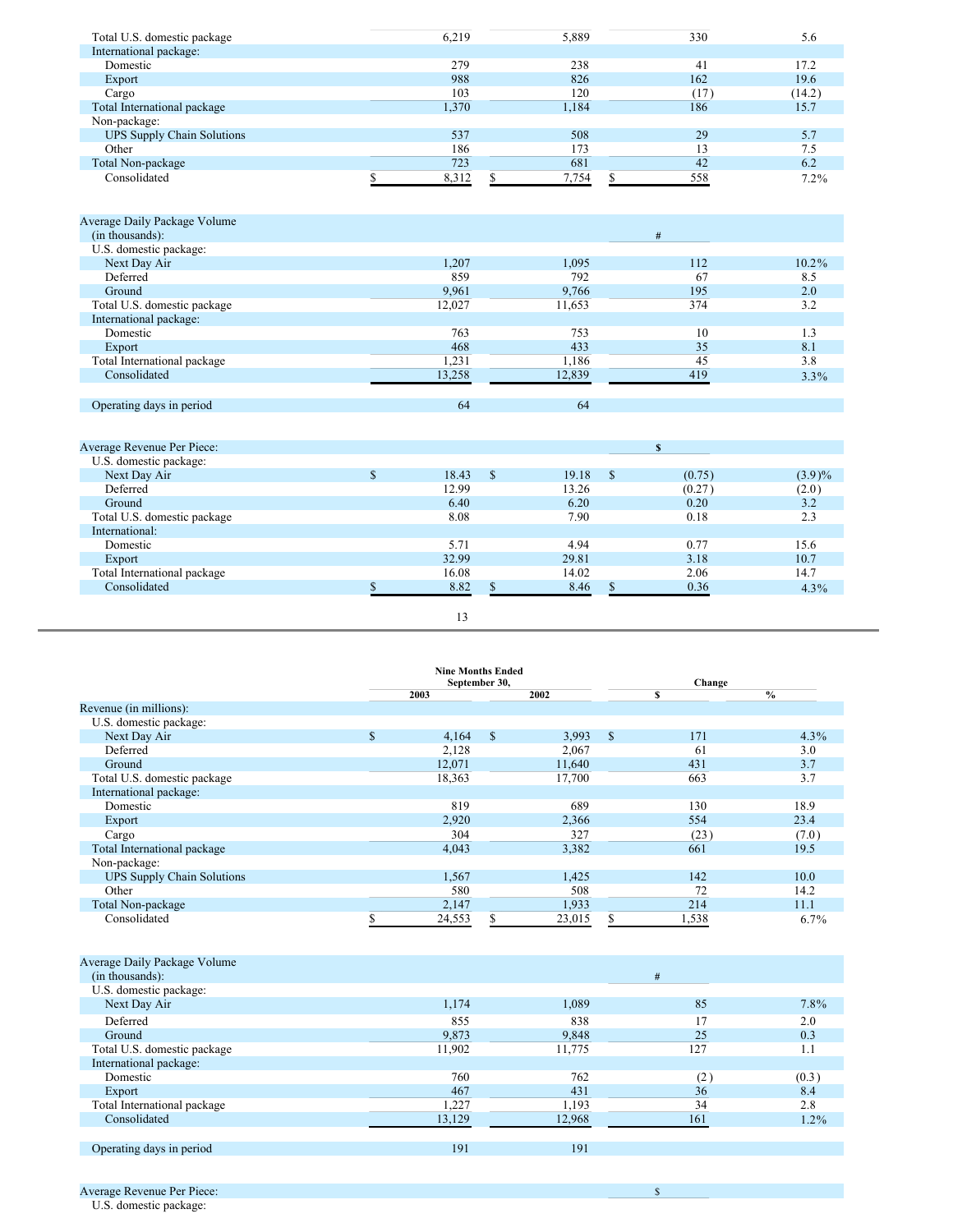| Next Day Air                | 18.57 | S. | 19.20 | - \$ | (0.63) | $(3.3)\%$ |
|-----------------------------|-------|----|-------|------|--------|-----------|
| Deferred                    | 13.03 |    | 12.91 |      | 0.12   | 0.9       |
| Ground                      | 6.40  |    | 6.19  |      | 0.21   | 3.4       |
| Total U.S. domestic package | 8.08  |    | 7.87  |      | 0.21   | 2.7       |
| International:              |       |    |       |      |        |           |
| Domestic                    | 5.64  |    | 4.73  |      | 0.91   | 19.2      |
| Export                      | 32.74 |    | 28.74 |      | 4.00   | 13.9      |
| Total International package | 15.95 |    | 13.41 |      | 2.54   | 18.9      |
| Consolidated                | 8.81  |    | 8.38  |      | 0.43   | $5.1\%$   |

# Operating Profit

The following tables set forth information showing the change in operating profit, both in dollars (in millions) and in percentage terms:

|                               |      | <b>Three Months Ended</b> |  |      |        |     |         |
|-------------------------------|------|---------------------------|--|------|--------|-----|---------|
|                               |      | September 30.             |  |      | Change |     |         |
| <b>Operating Segment</b>      | 2003 |                           |  | 2002 |        |     |         |
| U.S. domestic package         |      | 825                       |  | 809  |        | 10  | $2.0\%$ |
| International package         |      | 176                       |  | 65   |        | 111 | 170.8   |
| Non-package                   |      | 146                       |  | 76   |        | 70  | 92.1    |
| Consolidated Operating Profit |      | 147                       |  | 950  |        | 197 | 20.7%   |

|                                      | <b>Nine Months Ended</b><br>September 30, |       | Change |       |           |
|--------------------------------------|-------------------------------------------|-------|--------|-------|-----------|
| <b>Operating Segment</b>             | 2003                                      | 2002  |        |       |           |
| U.S. domestic package                | 2,361                                     | 2,570 |        | (209) | $(8.1)\%$ |
| International package                | 468                                       | 157   |        | 311   | 198.1     |
| Non-package                          | 343                                       | 198   |        | 145   | 73.2      |
| <b>Consolidated Operating Profit</b> | 3,172                                     | 2,925 |        | 247   | 8.4%      |

### U.S. Domestic Package Operations

U.S. domestic package revenue increased \$330 million, or 5.6%, for the quarter (\$663 million, or 3.7%, year-to-date). The third quarter increase was driven by a 3.2% increase in average daily package volume and a 2.3% increase in revenue per piece. Our ground products experienced a 2.0% increase in average daily volume during the quarter, which accounted for 52% of the U.S. domestic package volume growth. This was the highest rate of growth in our ground volume since the fourth quarter of 2000. The increased growth rate for ground reflects the improving U.S. economy and the impact labor negotiations had on lowering volume during 2002. We also experienced a 10.2% increase in our UPS Next Day Air products and an 8.5% increase in our deferred products, both of which were influenced by continued strength in mortgage refinancing activity during the quarter.

The overall improvement in revenue per piece was primarily due to the rate increase that became effective in January, with some additional benefit from the fuel surcharge. The decline in revenue per piece for the Next Day Air and deferred products was primarily due to the relatively higher growth in letter volume compared with the growth in package volume.

On January 6, 2003, we increased rates for standard ground shipments an average of 3.9% for commercial deliveries. The ground residential surcharge increased \$0.05 to \$1.15 over the commercial ground rate. The additional delivery area surcharge added to residential deliveries in certain less accessible areas increased \$0.25 to \$1.75. Rates for UPS Hundredweight increased 5.9%. In addition, we increased rates for UPS Next Day Air an average of 3.4% and increased rates for deferred services by 4.5%.

Rates for international shipments originating in the United States (UPS Worldwide Express, UPS Worldwide Express Plus, UPS Worldwide Expedited and UPS Standard service) increased an average of 3.9%. Rate changes for shipments originating outside the United States generally are made throughout the year and vary by geographic market.

The index-based fuel surcharge resets on a monthly basis and is based on the National U.S. Average On-Highway Diesel Fuel Prices as reported by the U.S. Department of Energy. Based on published rates, the average fuel surcharge increased to 1.26% in the third quarter of 2003 from 0.75% in the third quarter of 2002, resulting in an increase in fuel surcharge revenue of \$28 million. On a year-to-date basis, the fuel surcharge average increased to 1.47% in 2003 from 0.66% in 2002, resulting in an increase in fuel surcharge revenue of \$131 million.

15

U.S. domestic package operating profit increased \$16 million, or 2.0%, for the quarter due to the volume and yield increases described previously, partially offset by an increase in operating expenses. Year-to-date operating profit declined \$209 million, or 8.1%, primarily due to the slow volume and revenue growth combined with an increase in operating expenses (discussed further below under the section titled "operating expenses and operating margin").

# International Package Operations

In the third quarter, international package revenue improved \$186 million, or 15.7% (\$661 million, or 19.5%, year-to-date), due primarily to the 8.1% volume growth for our export products and strong revenue per piece improvements, a portion of which can be attributed to the impact of currency. Revenue increased \$79 million during the quarter due to currency fluctuations (\$316 million year-to-date). Export volume increased throughout the world, with Asia-Pacific, Canada, and the Americas showing double-digit export volume growth, and U.S. export volume increasing 6.5%. European export volume had mid-single digit growth, due in part to the strength of the Euro and the weak European economy. Domestic volume increased 1.3% for the quarter, which reverses a trend of recent declines.

Export revenue per piece increased 10.7% for the quarter (4.1% currency-adjusted), due to improvements in product mix and continued focus on yield management. In total, international package average daily volume increased 3.8% and average revenue per piece increased 14.7% (6.7% currency-adjusted). The 14.2% decline in cargo revenue during the quarter was largely due to a reduction of flights in our air network in the Americas.

The improvement in operating profit for our international package operations was \$111 million for the quarter (\$311 million year-to-date), \$18 million of which was due to favorable currency fluctuations (\$80 million year-to-date). This increase in operating profit was primarily due to the strong export volume growth and revenue per piece increases described previously.

# Non-Package Operations

Non-package revenue increased \$42 million, or 6.2%, for the quarter (\$214 million, or 11.1%, year-to-date). UPS Supply Chain Solutions, which comprises our former UPS Freight Services and UPS Logistics Group businesses, increased revenue by 5.7% during the quarter and 10.0% year-to-date. This increase was driven by growth in our air freight services and our logistics business, with particularly strong growth occurring in the Canada, Europe and Asia-Pacific regions. A portion of the increase resulted from favorable currency fluctuations (\$18 million for the quarter and \$49 million year-to-date). The remainder of our non-package operations, which includes Mail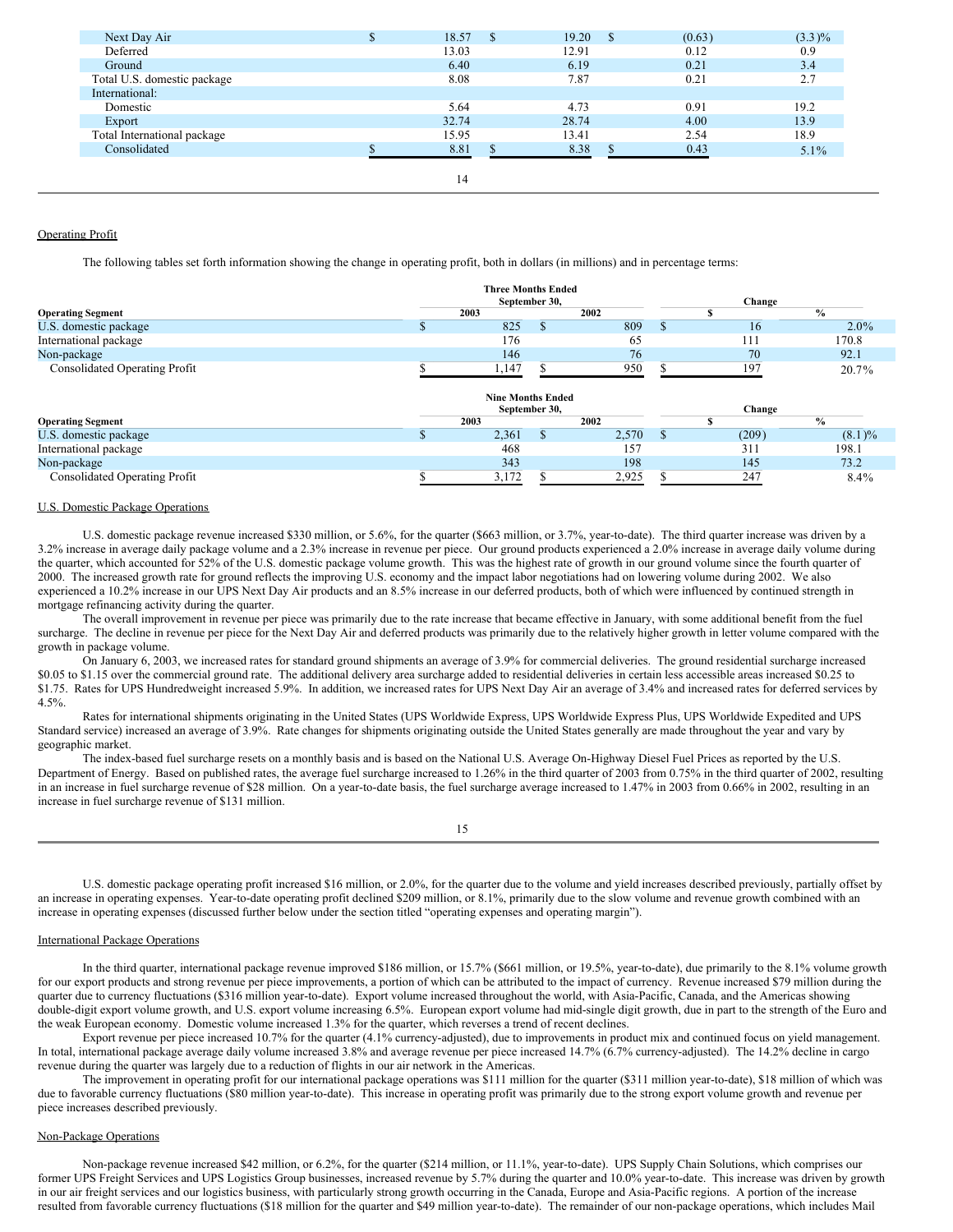Boxes Etc. (the franchisor of Mail Boxes Etc. and The UPS Store), UPS Capital Corp., our mail and consulting services, and our excess value package insurance business, increased revenue by 7.5% for the quarter and 14.2% year-to-date.

Non-package operating profit increased \$70 million, or 92.1%, for the quarter (\$145 million, or 73.2%, year-to-date). The third quarter and year-to-date increases were primarily due to higher operating profit from our Supply Chain Solutions unit, which was driven by the increase in revenue as well as the cost savings produced by our integration and restructuring program. Non-package operating profit in the third quarter benefited from a \$24 million gain recognized on the sale of our Aviation Technologies business unit.

During the second quarter of 2003, we sold our Mail Technologies business unit in a transaction that increased net income by \$14 million, or \$0.01 per diluted share. The gain consisted of a pre-tax loss of \$24 million recorded in other operating expenses within the non-package segment, and a tax benefit of \$38 million recognized in conjunction with the sale. The tax benefit exceeds the pre-tax loss from this sale primarily because the goodwill impairment charge we previously recorded for the Mail Technologies business unit was not deductible for income tax purposes. Consequently, our tax basis was greater than our book basis, thus producing the tax benefit described above.

### Operating Expenses and Operating Margin

Consolidated operating expenses increased by \$361 million, or 5.3%, for the quarter (\$1.291 billion, or 6.4%, year-to-date). In the third quarter, currency fluctuations accounted for \$79 million of the increase in expenses (\$283 million year-to-date). Compensation and benefits increased by 6.9% during the quarter, primarily due to increased health and welfare benefit costs and higher pension expense.

Other operating expenses increased by 2.2% during the quarter, largely due to a 11.9% increase in repairs and maintenance and 13.3% increase in other occupancy expense, as well as smaller increases in

purchased transportation and fuel expense. The increase in repairs and maintenance was primarily due to higher vehicle and equipment maintenance expense. The growth in other occupancy expense was impacted by higher rent expense on buildings and facilities, as well as higher real estate taxes. The increase in purchased transportation expense was influenced by the impact of currency and growth in our international package and Supply Chain Solutions businesses. The fuel expense increase was due to higher fuel prices during the quarter, somewhat offset by hedging gains and lower fuel usage.

Our operating margin, defined as operating profit as a percentage of revenue, increased to 13.8% during the third quarter of 2003 from 12.3% during the third quarter of 2002. Year-to-date, operating margin increased to 12.9% in 2003 from 12.7% in 2002. The quarterly and year-to-date increase is due to the growth in operating margin in our international package and non-package segments, which benefited from the revenue increases described previously. The operating margin for our three business segments was as follows:

|                          | <b>Three Months Ended</b><br>September 30. |          | <b>Nine Months Ended</b><br>September 30. |          |
|--------------------------|--------------------------------------------|----------|-------------------------------------------|----------|
| <b>Operating Segment</b> | 2003                                       | 2002     | 2003                                      | 2002     |
| U.S. domestic package    | 13.3%                                      | 13.7%    | $12.9\%$                                  | $14.5\%$ |
| International package    | 12.8%                                      | $5.5\%$  | 11.6%                                     | $4.6\%$  |
| Non-package              | $20.2\%$                                   | $11.2\%$ | $16.0\%$                                  | $10.2\%$ |

### Investment Income/Interest Expense

The year-to-date decrease in investment income of \$49 million is primarily due to a \$58 million impairment charge recognized during the first quarter of 2003. We periodically review our investments for indications of other than temporary impairment considering many factors, including the extent and duration to which a security's fair value has been less than its cost, overall economic and market conditions, and the financial condition and specific prospects for the issuer. During the first quarter of 2003, after considering the continued decline in the U.S. equity markets, we recognized an impairment charge of \$58 million, primarily related to our investment in S&P 500 equity portfolios.

The \$27 million year-to-date decline in interest expense was primarily the result of lower commercial paper balances outstanding and lower interest rates on variable rate debt.

### Net Income and Earnings Per Share

Net income for the third quarter of 2003 was \$739 million, an increase from \$578 million in the third quarter of 2002, resulting in a 27.5% increase in diluted earnings per share from \$0.51 in 2002 to \$0.65 in 2003. Third quarter 2003 results were favorably impacted by a \$15 million after-tax gain (\$0.01 per diluted share) resulting from the sale of our Aviation Technologies business unit, and by a \$22 million (\$0.02 per diluted share) reduction in income tax expense due to the adjustment of a tax contingency accrual resulting from a favorable court ruling on the tax treatment for jet engine maintenance costs.

Year-to-date 2003 net income was \$2.042 billion, an increase from \$1.680 billion in 2002, which resulted in a 21.6% increase in diluted earnings per share to \$1.80 in 2003 from \$1.48 in 2002. The 2002 results reflect the cumulative effect of an accounting change due to our adoption of FAS 142, resulting in an after-tax charge of \$72 million (\$0.07 per diluted share). The comparison between 2003 and 2002 was also affected by the \$14 million after-tax gain on the sale of our Mail Technologies unit in the second quarter of 2003, the \$15 million after-tax gain on the sale of our Aviation Technologies unit in the third quarter of 2003, and the \$58 million (\$37 million after-tax) investment impairment charge described previously. In addition, 2003 income tax expense was reduced by \$22 million due to the tax contingency accrual adjustment during the third quarter, and by \$55 million due to the resolution of various tax issues with the Internal Revenue Service during the first quarter.

### Liquidity and Capital Resources

Our primary source of liquidity is our cash flow from operations. We maintain significant cash, cash equivalents, marketable securities and short-term investments, amounting to \$4.1 billion at September 30, 2003.

In August 2003, a total of \$1.0 billion was authorized for share repurchases as part of our continuing share repurchase program. As of September 30, 2003, \$905 million of this authorization was available for future share repurchases.

We maintain two commercial paper programs under which we are authorized to borrow up to \$7.0 billion. Approximately \$588 million was outstanding under these programs as of September 30, 2003. The entire balance outstanding has been classified as a current liability in our balance sheet. The average interest rate on the amount outstanding at September 30, 2003 was 0.98%. In addition, we maintain an extendible commercial notes program under which we are authorized to borrow up to \$500 million. No amounts were outstanding under this program at September 30, 2003.

We maintain two credit agreements with a consortium of banks. These agreements provide revolving credit facilities of \$1.0 billion each, with one expiring on April 22, 2004 and the other on April 24, 2008. Interest on any amounts we borrow under these facilities would be charged at 90-day LIBOR plus 15 basis points. There were no borrowings under either of these agreements as of September 30, 2003.

We also maintain a \$1.0 billion European medium-term note program. Under this program, we may issue notes from time to time, denominated in a variety of currencies. No amounts were outstanding under this program at September 30, 2003.

In August 2003, we filed a \$2.0 billion shelf registration statement under which we may issue debt securities in the United States. There was approximately \$16 million issued under this shelf registration statement at September 30, 2003, all of which consists of issuances under our UPS Notes program.

We are named as a defendant in twenty-three pending lawsuits that seek to hold us liable for the collection of premiums for excess value ("EV") insurance in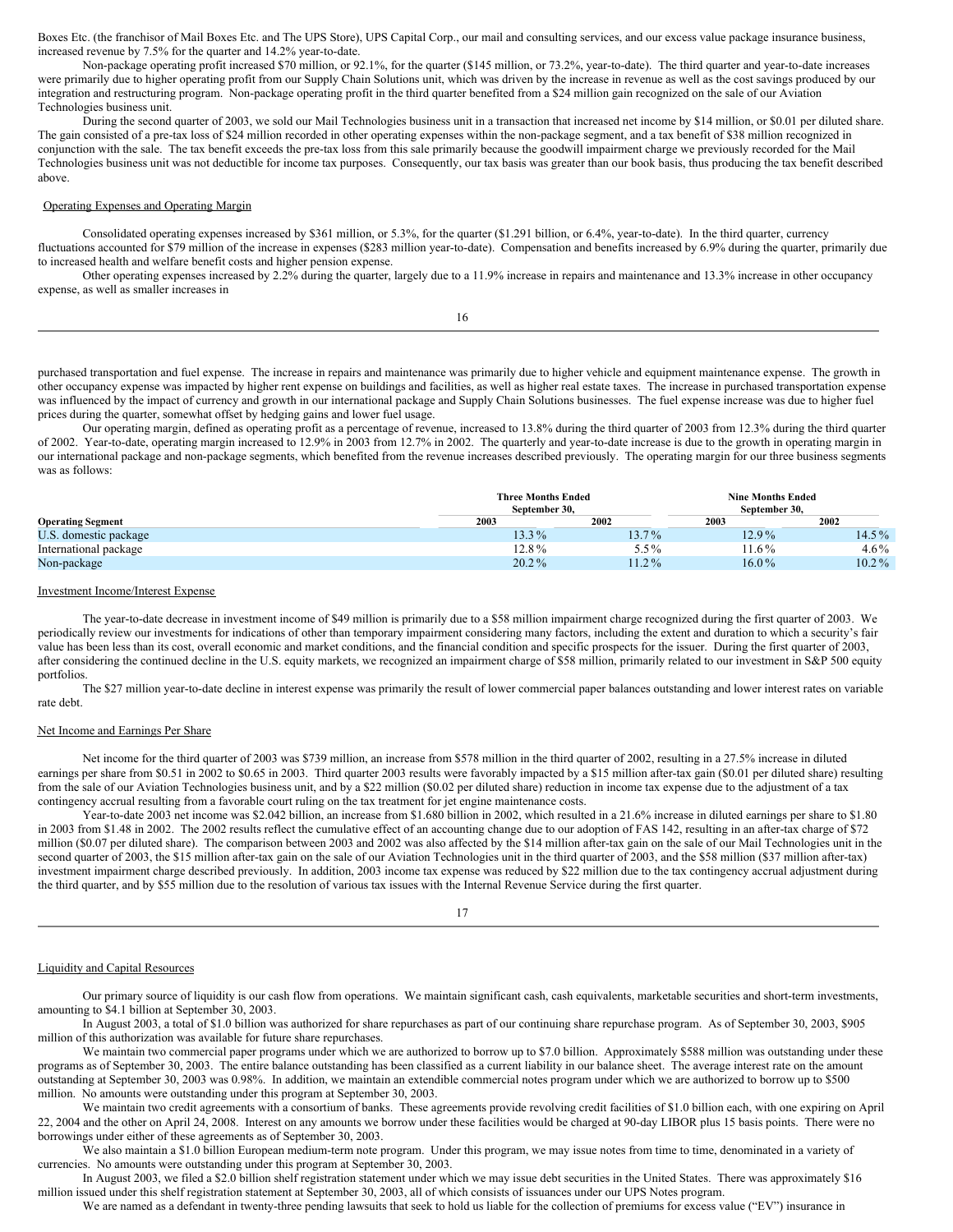connection with package shipments since 1984. Based on state and federal tort, contract and statutory claims, these cases generally claim that we failed to remit collected EV premiums to an independent insurer; we failed to provide promised EV insurance; we acted as an insurer without complying with state insurance laws and regulations; and the price for EV insurance was excessive.

These actions all were filed after the August 9, 1999 United States Tax Court decision, in which the Tax Court held that we were liable for tax on income of Overseas Partners Ltd., a Bermuda company that had reinsured EV insurance purchased by our customers beginning in 1984, and that we were liable for additional tax for the 1983 and 1984 tax years. On June 20, 2001, the U.S. Court of Appeals for the Eleventh Circuit ruled in our favor and reversed the Tax Court decision. In January 2003, we and the IRS finalized settlement of all outstanding tax issues relating to EV package insurance.

These twenty-three cases have been consolidated for pre-trial purposes in a multi-district litigation proceeding ("MDL Proceeding") in federal court in New York. In addition to the cases in which UPS is named as a defendant, there also is an action, Smith v. Mail Boxes Etc., against Mail Boxes Etc. and its franchisees relating to UPS EV insurance and related services purchased through Mail Boxes Etc. centers. This case also has been consolidated into the MDL Proceeding.

While expressly denying any and all liability, we have reached an agreement in principle to enter into a global settlement resolving all claims and all cases in the MDL Proceeding. The proposed settlement requires several steps before it becomes final, including completion of detailed settlement documentation, notice to the settlement class, and obtaining preliminary and final court approval of the settlement. If the proposed settlement becomes final, we would provide to qualifying settlement class members vouchers toward the purchase of specified UPS services and pay a portion of the attorneys' fees, the total amount of which will be determined by the Court. The ultimate cost to us of the proposed settlement will depend on a number of factors. We do not believe that this proposed settlement will have a material effect on our financial condition, results of operations, or liquidity.

In addition, we are a defendant in various other lawsuits that arose in the normal course of business. We believe that the eventual resolution of these cases will not have a material adverse effect on our financial condition, results of operations or liquidity.

Due to the events of September 11, 2001, increased security requirements for air carriers remains a possibility; however, we do not anticipate that such measures will have a material adverse effect on our financial condition, results of operations or liquidity. In addition, our insurance premiums have risen and we have taken several actions, including self-insuring certain risks, to mitigate the expense increase.

18

As of December 31, 2002, we had approximately 230,000 employees (64% of our total employees) employed under a national master agreement and various supplemental agreements with local unions affiliated with the International Brotherhood of Teamsters ("Teamsters"). On October 7, 2002, the Teamsters ratified a new master agreement with UPS that runs through July 31, 2008. The new agreement is retroactive to August 1, 2002. The majority of our pilots are employed under a collective bargaining agreement with the Independent Pilots Association, which becomes amendable January 1, 2004. Our airline mechanics are covered by a collective bargaining agreement with Teamsters Local 2727, which becomes amendable on November 1, 2006. In addition, the majority of our ground mechanics who are not employed under agreements with the Teamsters are employed under collective bargaining agreements with the International Association of Machinists and Aerospace Workers. These agreements run through July 31, 2009.

We participate in a number of trustee-managed multi-employer pension and health and welfare plans for employees covered under collective bargaining agreements. Several factors could result in higher future contributions to these plans, including unfavorable investment performance, changes in demographics, and increased benefits to participants. At this time, we are unable to determine the amount of additional future contributions, if any, or whether any material adverse effect on our financial condition, results of operations, or cash flows could result from our participation in these plans.

We believe that funds from operations and borrowing programs will provide adequate sources of liquidity and capital resources to meet our expected long-term needs for the operation of our business, including anticipated capital expenditures such as commitments for aircraft purchases, through 2009.

At September 30, 2003, we had unfunded loan commitments totaling \$528 million, consisting of standby letters of credit of \$51 million and other unfunded lending commitments of \$477 million.

### New Accounting Pronouncements

On January 1, 2002, we adopted Financial Accounting Standards Board (FASB) Statement No. 142 "Goodwill and Other Intangible Assets" ("FAS 142"). Upon adoption of FAS 142, we were required to test all existing goodwill for impairment as of January 1, 2002, using a fair value approach. An impairment charge is recognized for the amount, if any, by which the carrying amount of goodwill exceeds its fair value. Fair values are established using discounted cash flows. We recorded a non-cash goodwill impairment charge of \$72 million (\$0.07 per diluted share) related to our Mail Technologies business. This charge was reported as a cumulative effect of change in accounting principle and resulted in a restatement of our first quarter 2002 quarterly financial statements. The primary factor resulting in the impairment charge was the lower than anticipated growth experienced in the expedited mail delivery business. Amortization of goodwill and indefinite-lived intangible assets ceased upon the implementation of FAS 142 on January 1, 2002.

On January 1, 2003, we adopted FASB Interpretation No. 45 "Guarantor's Accounting and Disclosure Requirements for Guarantees, Including Indirect Guarantees of Indebtedness of Others" ("FIN 45"). FIN 45 requires that a liability be recognized at fair value at the inception of certain guarantees for the obligations undertaken by the guarantor. FIN 45 also requires additional disclosures for certain guarantee contracts. The adoption of FIN 45 was not material to our results of operations or financial condition.

On July 1, 2003, we adopted FASB Interpretation No. 46 "Consolidation of Variable Interest Entities" ("FIN 46"). FIN 46 addresses consolidation of variable interest entities that are unable to finance operations without investor support, or where investors do not have exposure to the significant risks and rewards of ownership. The adoption of FIN 46 was not material to our results of operations or financial condition.

On July 1, 2003, we adopted FASB Statement No. 149 "Amendment of Statement 133 on Derivative Instruments and Hedging Activities" ("FAS 149"). FAS 149 amends FAS 133 for certain decisions made by the FASB as part of the Derivatives Implementation Group process. FAS 149 also amends FAS 133 to incorporate clarifications of the definition of a derivative. The adoption of FAS 149 was not material to our results of operations or financial condition.

On July 1, 2003, we adopted FASB Statement No. 150 "Accounting for Certain Instruments with Characteristics of Both Liabilities and Equity" ("FAS 150"). FAS 150 establishes how an issuer measures certain freestanding financial instruments with characteristics of both liabilities and equity, and requires that such instruments be classified as liabilities. The adoption of FAS 150 was not material to our results of operations or financial condition.

### 19

### Forward-Looking Statements

Except for historical information contained herein, "Management's Discussion and Analysis of Financial Condition and Results of Operations," "Liquidity and Capital Resources" and other parts of this report contain "forward-looking" statements about matters that inherently are difficult to predict. These statements include statements regarding our intent, belief and current expectations regarding strategic direction, prospects and future results. Certain factors may cause actual results to differ materially from those contained in the forward-looking statements, including economic and other conditions in the markets in which we operate, strikes, work stoppages and slowdowns, governmental regulations, our competitive environment, increases in aviation and motor fuel prices, cyclical and seasonal fluctuations in our operating results, and other risks discussed in our Form 10-K and other filings with the Securities and Exchange Commission, which discussions are incorporated herein by reference.

Item 3. Quantitative and Qualitative Disclosures About Market Risk

We are exposed to market risk from changes in foreign currency exchange rates, interest rates, equity prices, and certain commodity prices. All of this market risk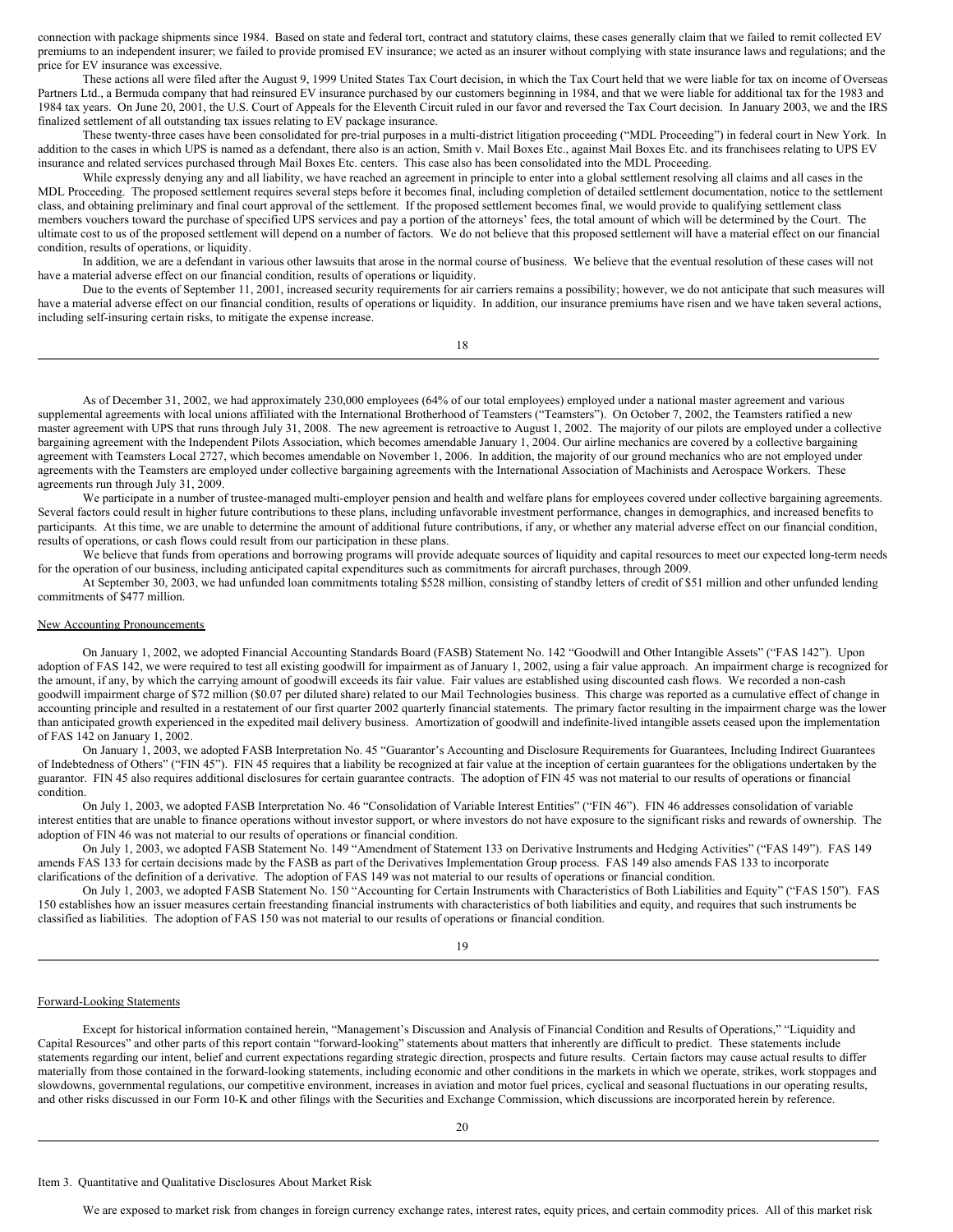arises in the normal course of business, as we do not engage in speculative trading activities. In order to manage the risk arising from these exposures, we utilize a variety of foreign exchange, interest rate, equity and commodity forward contracts, options, and swaps.

The total fair value asset (liability) of our derivative financial instruments is summarized in the following table (in millions):

|                                  | September 30,<br>2003 | December 31,<br>2002 |
|----------------------------------|-----------------------|----------------------|
| <b>Energy Derivatives</b>        | 25                    | 34                   |
| <b>Currency Derivatives</b>      | (3)                   |                      |
| <b>Interest Rate Derivatives</b> | (41)                  | (62)                 |
| <b>Investment Derivatives</b>    | __                    | 219                  |
|                                  | 19 <sup>°</sup>       | 188                  |

Our market risks, hedging strategies, and financial instrument positions at September 30, 2003 are similar to those disclosed in our Annual Report on Form 10-K for the year ended December 31, 2002. During the first nine months of 2003, we issued a total of \$186 million of fixed rate notes with various maturities under our UPS Notes program. All of these fixed rate notes were effectively converted to floating interest rates using interest rate swaps. The notes are callable at various stated times after issuance, and \$397 million of the notes were called in the first nine months of 2003. A \$100 million floating rate note was issued in 2003, maturing in 2053 and paying interest at LIBOR less 45 basis points. Additionally, a large investment derivative used to hedge equity price risk settled in 2003 (which resulted in UPS receiving cash of \$222 million) accounting for the decline in value of our investment derivatives since December 31, 2002.

The forward contracts, swaps, and options previously discussed contain an element of risk that the counterparties may be unable to meet the terms of the agreements. However, we minimize such risk exposures for these instruments by limiting the counterparties to large banks and financial institutions that meet established credit guidelines. We do not expect to incur any losses as a result of counterparty default.

The information concerning market risk under the sub-caption "Market Risk" of the caption "Management's Discussion and Analysis" on pages 26-28 of our consolidated financial statements contained in our Annual Report on Form 10-K for the year ended December 31, 2002, is hereby incorporated by reference in this Quarterly Report on Form 10-Q.

| I |  |
|---|--|

#### Item 4. Controls and Procedures

As of the end of the period covered by this report, management, including the Company's Chief Executive Officer and Chief Financial Officer, evaluated the effectiveness of the design and operation of the Company's disclosure controls and procedures. Based upon, and as of the date of, that evaluation, the Chief Executive Officer and Chief Financial Officer concluded that the disclosure controls and procedures were effective, in all material respects, to ensure that information required to be disclosed in the reports the Company files and submits under the Exchange Act is recorded, processed, summarized and reported as and when required.

There were no significant changes in the Company's internal controls over financial reporting during the third quarter of 2003 that has materially affected, or is reasonably likely to materially affect, the Company's internal controls over financial reporting. There were no significant deficiencies or material weaknesses identified in the evaluation and therefore, no corrective actions were taken.

22

### **PART II. OTHER INFORMATION**

Item 1. Legal Proceedings

For a discussion of legal proceedings affecting us and our subsidiaries, please see Note 5 to our unaudited consolidated financial statements contained herein.

 $23$ 

Item 6. Exhibits and Reports on Form 8-K

(A) Exhibits:

3.1 – Form of Restated Certificate of Incorporation of United Parcel Service, Inc. (incorporated by reference to Exhibit 3.2 to Form 10-Q for the Quarter Ended June 30, 2002).

3.2 – Form of Bylaws of United Parcel Service, Inc. (incorporated by reference to Exhibit 3.2 on Form S-4 (No. 333-83349), filed on July 21, 1999, as amended).

12 – Computation of Ratio of Earnings to Fixed Charges.

31.1 – Certification of the Chief Executive Officer Pursuant to Rule 13a(14), as adopted pursuant to Section 302 of the Sarbanes-Oxley Act of 2002.

31.2 – Certification of the Chief Financial Officer Pursuant to Rule 13a(14), as adopted pursuant to Section 302 of the Sarbanes-Oxley Act of 2002.

32.1 – Certification of the Chief Executive Officer Pursuant to 18 U.S.C. Section 1350, as Adopted Pursuant to Section 906 of the Sarbanes-Oxley Act of 2002.

32.2 – Certification of the Chief Financial Officer Pursuant to 18 U.S.C. Section 1350, as Adopted Pursuant to Section 906 of the Sarbanes-Oxley Act of 2002.

(B) Reports on Form 8-K:

The Company furnished a Form 8-K Current Report on July 29, 2003 (Date of Earliest Event Reported: July 22, 2003), announcing its financial results for the three and six months ended June 30, 2003.

The Company filed a Form 8-K Current Report on September 12, 2003 (Date of Earliest Event Reported: September 12, 2003), reporting the establishment of a Medium-Term Note program for its UPS Notes, and filing with the Securities and Exchange Commission the Selling Agent Agreement and form of UPS Note to be issued under the program.

The Company furnished a Form 8-K Current Report on October 24, 2003 (Date of Earliest Event Reported: October 21, 2003), announcing its financial results for the three and nine months ended September 30, 2003.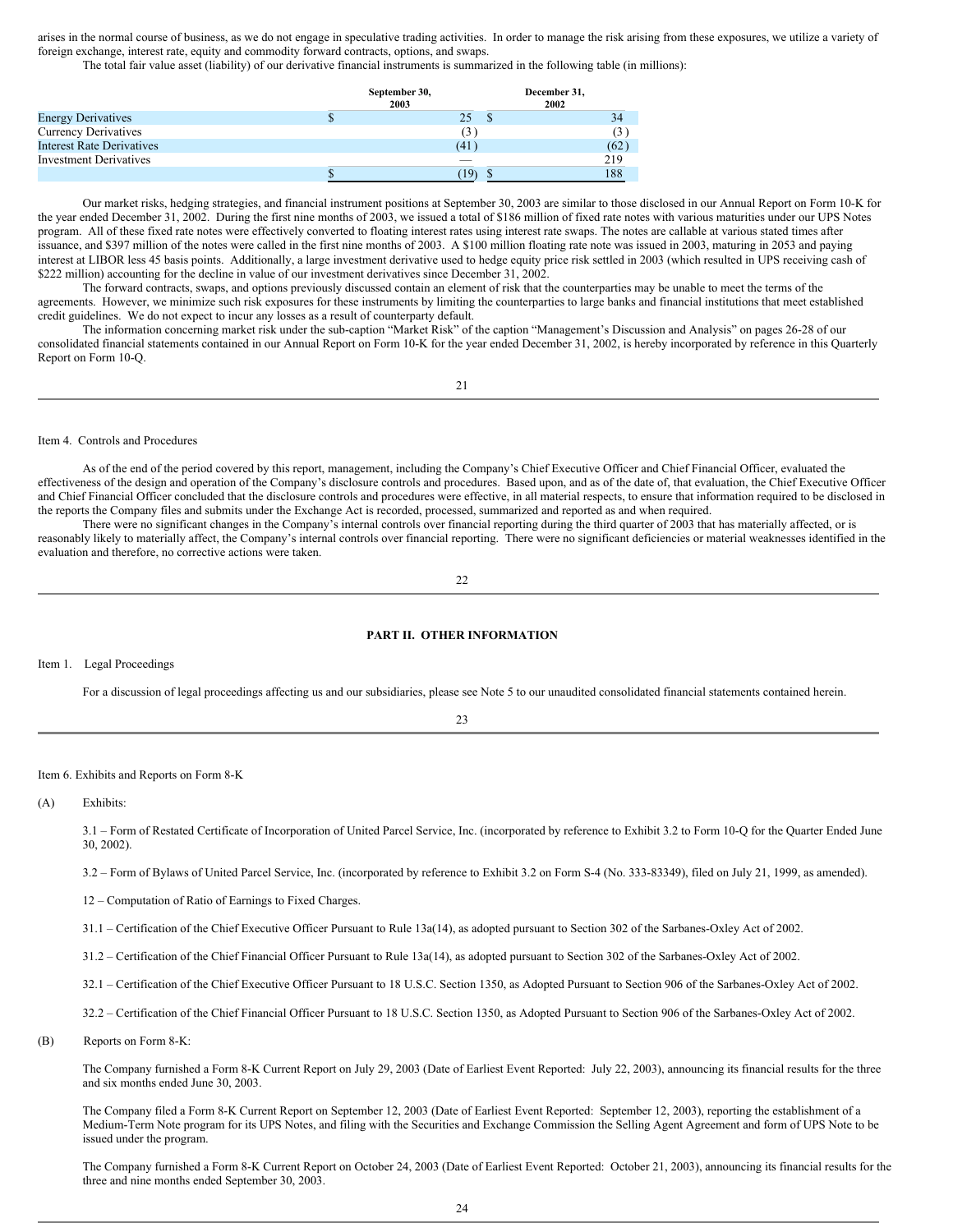### EXHIBIT INDEX

3.1 – Form of Restated Certificate of Incorporation of United Parcel Service, Inc. (incorporated by reference to Exhibit 3.2 to Form 10-Q for the Quarter Ended June 30, 2002).

3.2 – Form of Bylaws of United Parcel Service, Inc. (incorporated by reference to Exhibit 3.2 on Form S-4 (No. 333-83349), filed on July 21, 1999, as amended).

12 – Computation of Ratio of Earnings to Fixed Charges.

31.1 – Certification of the Chief Executive Officer Pursuant to Rule 13a(14), as adopted pursuant to Section 302 of the Sarbanes-Oxley Act of 2002.

31.2 – Certification of the Chief Financial Officer Pursuant to Rule 13a(14), as adopted pursuant to Section 302 of the Sarbanes-Oxley Act of 2002.

32.1 – Certification of the Chief Executive Officer Pursuant to 18 U.S.C. Section 1350, as Adopted Pursuant to Section 906 of the Sarbanes-Oxley Act of 2002.

32.2 – Certification of the Chief Financial Officer Pursuant to 18 U.S.C. Section 1350, as Adopted Pursuant to Section 906 of the Sarbanes-Oxley Act of 2002.

# 25

### **SIGNATURES**

Pursuant to the requirements of the Securities Exchange Act of 1934, the registrant has duly caused this report to be signed on its behalf by the undersigned thereunto duly authorized.

Date: November 14, 2003 By: /s/ D. Scott Davis

# UNITED PARCEL SERVICE, INC. (Registrant)

D. Scott Davis Senior Vice President, Treasurer and Chief Financial Officer (Duly Authorized Officer and Principal Financial Officer)

26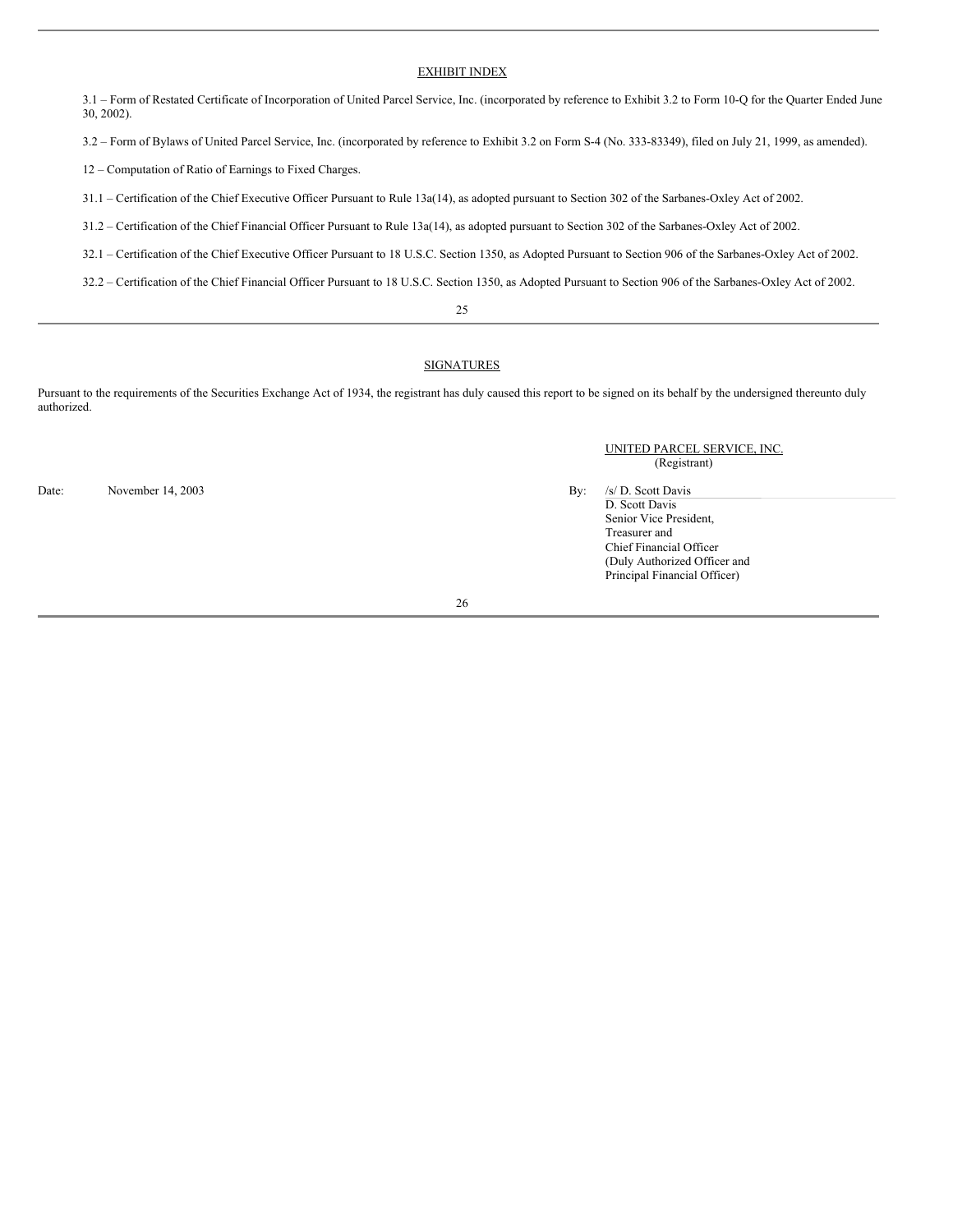# **United Parcel Service, Inc. and Subsidiaries Ratio of Earnings to Fixed Charges**

|                                                     | <b>Nine Months Ended</b><br>September 30, |       |          |       |
|-----------------------------------------------------|-------------------------------------------|-------|----------|-------|
| (in millions)                                       |                                           | 2003  |          | 2002  |
| Earnings:                                           |                                           |       |          |       |
| Earnings before income taxes and accounting changes | \$                                        | 3,073 | S        | 2,848 |
| Add: Interest expense                               |                                           | 94    |          | 121   |
| Add: One-third of rental expense (a)                |                                           | 122   |          | 113   |
| Total earnings                                      |                                           | 3,289 | S        | 3,082 |
|                                                     |                                           |       |          |       |
| <b>Fixed Charges:</b>                               |                                           |       |          |       |
| Interest expense                                    | S                                         | 94    | <b>S</b> | 121   |
| Interest capitalized                                |                                           | 21    |          | 19    |
| One-third of rental expense (a)                     |                                           | 122   |          | 113   |
| Total fixed charges                                 |                                           | 237   |          | 253   |
|                                                     |                                           |       |          |       |
| Ratio of Earnings to Fixed Charges                  |                                           | 13.9  |          | 12.2  |

(a) Considered to be representative of interest factor in rental expense.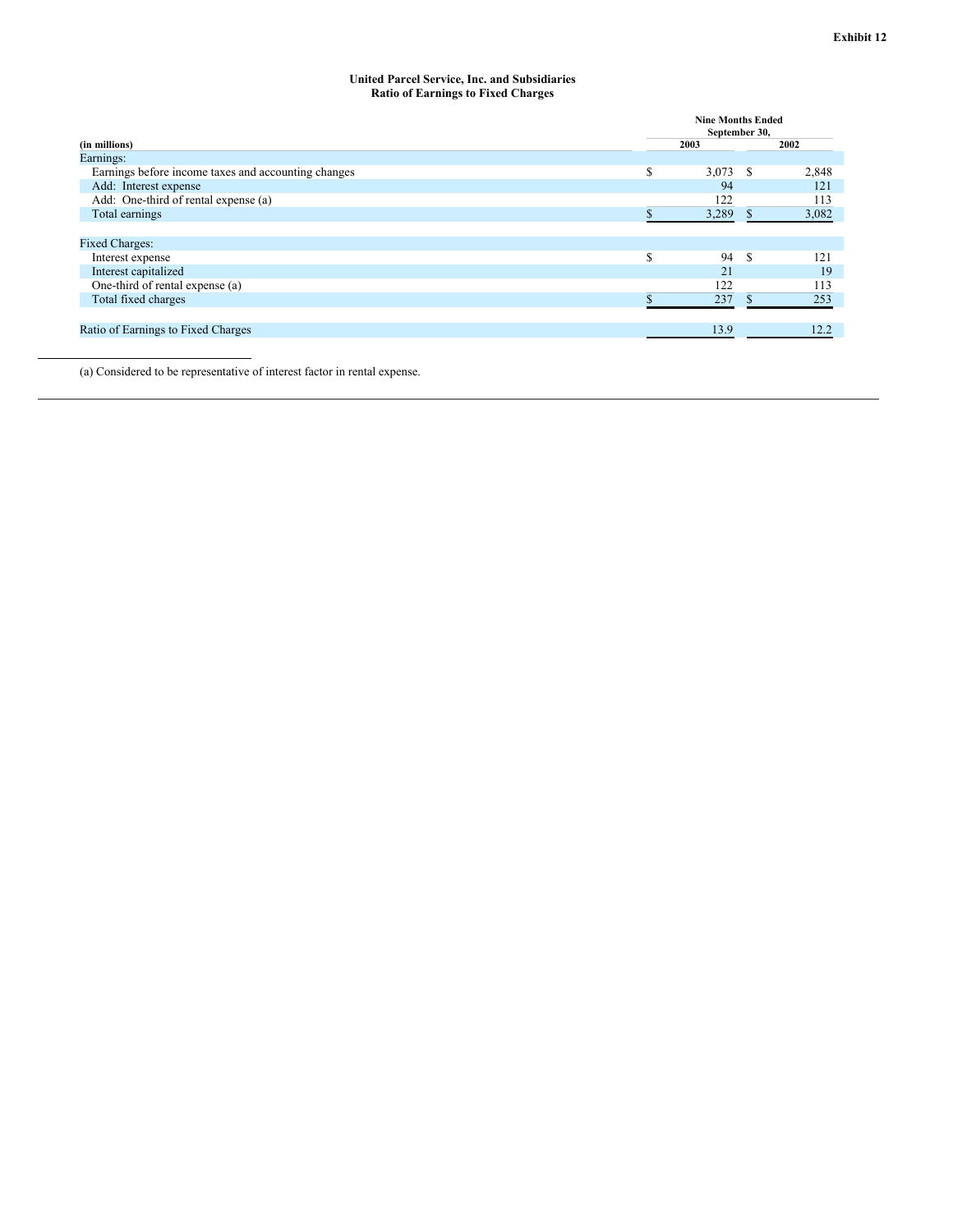# **CERTIFICATE OF CHIEF EXECUTIVE OFFICER**

I, Michael L. Eskew, certify that:

- 1. I have reviewed this quarterly report on Form 10-Q of United Parcel Service, Inc.;
- 2. Based on my knowledge, this report does not contain any untrue statement of a material fact or omit to state a material fact necessary to make the statements made, in light of the circumstances under which such statements were made, not misleading with respect to the period covered by this report;
- 3. Based on my knowledge, the financial statements, and other financial information included in this report, fairly present in all material respects the financial condition, results of operations and cash flows of the registrant as of, and for, the periods presented in this report;
- 4. The registrant's other certifying officer and I are responsible for establishing and maintaining disclosure controls and procedures (as defined in Exchange Act Rules 13a-15(e) and 15d-15(e)) for the registrant and have:
	- a. designed such disclosure controls and procedures, or caused such disclosure controls and procedures to be designed under our supervision, to ensure that material information relating to the registrant, including its consolidated subsidiaries, is made known to us by others within those entities, particularly during the period in which this report is being prepared;
	- b. evaluated the effectiveness of the registrant's disclosure controls and procedures and presented in this report our conclusions about the effectiveness of disclosure controls and procedures, as of the end of the period covered by this report based on such evaluation; and
	- c. disclosed in this report any change in the registrant's internal control over financial reporting that occurred during the registrant's most recent fiscal quarter that has materially affected, or is reasonably likely to materially affect, the registrant's internal control over financial reporting; and
- 5. The registrant's other certifying officer and I have disclosed, based on our most recent evaluation of internal control over financial reporting, to the registrant's auditors and the audit committee of the registrant's board of directors (or persons performing the equivalent functions):
	- a. all significant deficiencies and material weaknesses in the design or operation of internal control over financial reporting which are reasonably likely to adversely affect the registrant's ability to record, process, summarize and report financial information; and
	- b. any fraud, whether or not material, that involves management or other employees who have a significant role in the registrant's internal control over financial reporting.

/s/ Michael L. Eskew Michael L. Eskew Chairman and Chief Executive Officer November 14, 2003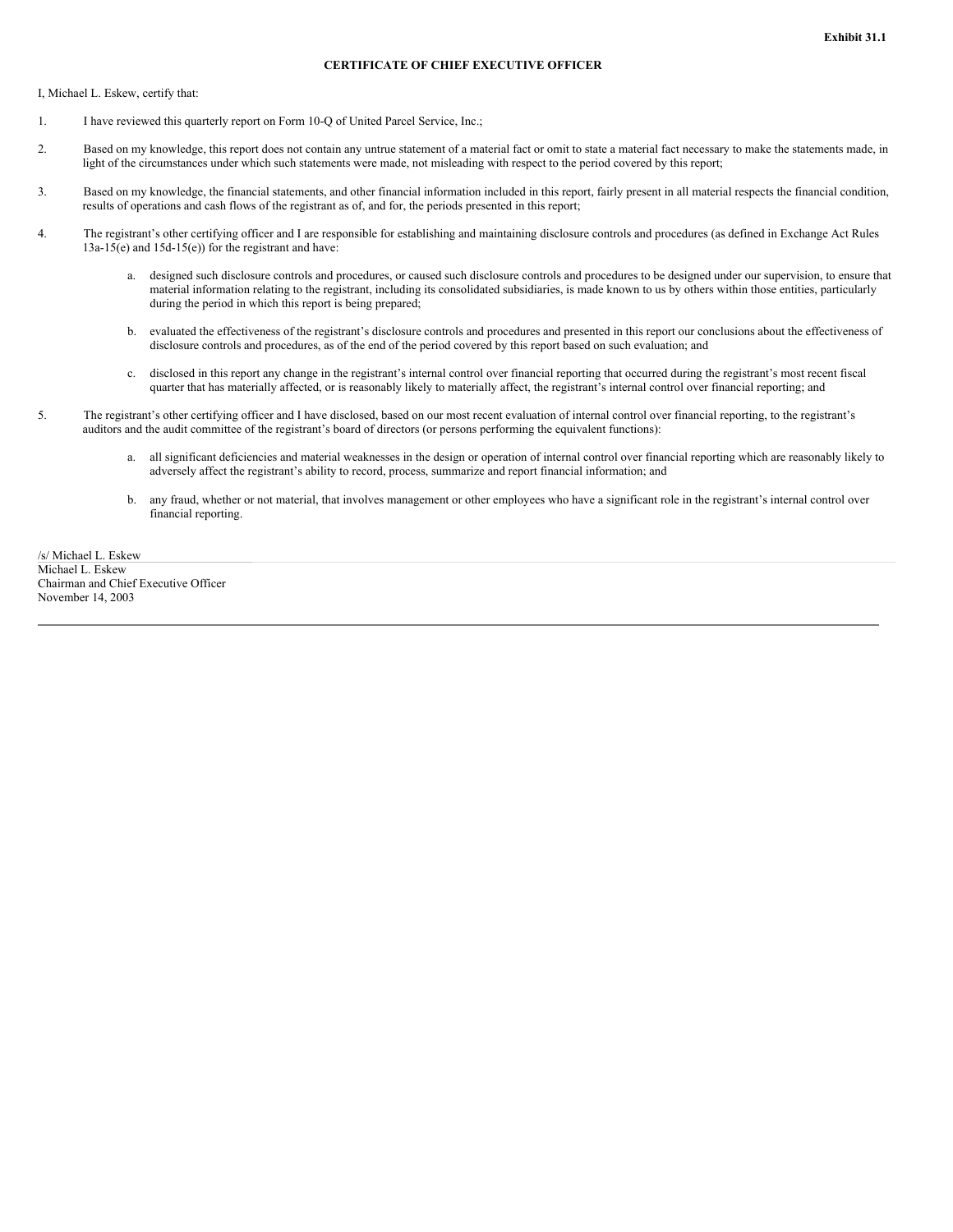# **CERTIFICATE OF CHIEF FINANCIAL OFFICER**

I, D. Scott Davis, certify that:

- 1. I have reviewed this quarterly report on Form 10-Q of United Parcel Service, Inc.;
- 2. Based on my knowledge, this report does not contain any untrue statement of a material fact or omit to state a material fact necessary to make the statements made, in light of the circumstances under which such statements were made, not misleading with respect to the period covered by this report;
- 3. Based on my knowledge, the financial statements, and other financial information included in this report, fairly present in all material respects the financial condition, results of operations and cash flows of the registrant as of, and for, the periods presented in this report;
- 4. The registrant's other certifying officer and I are responsible for establishing and maintaining disclosure controls and procedures (as defined in Exchange Act Rules 13a-15(e) and 15d-15(e)) for the registrant and have:
	- a. designed such disclosure controls and procedures, or caused such disclosure controls and procedures to be designed under our supervision, to ensure that material information relating to the registrant, including its consolidated subsidiaries, is made known to us by others within those entities, particularly during the period in which this report is being prepared;
	- b. evaluated the effectiveness of the registrant's disclosure controls and procedures and presented in this report our conclusions about the effectiveness of disclosure controls and procedures, as of the end of the period covered by this report based on such evaluation; and
	- c. disclosed in this report any change in the registrant's internal control over financial reporting that occurred during the registrant's most recent fiscal quarter that has materially affected, or is reasonably likely to materially affect, the registrant's internal control over financial reporting; and
- 5. The registrant's other certifying officer and I have disclosed, based on our most recent evaluation of internal control over financial reporting, to the registrant's auditors and the audit committee of the registrant's board of directors (or persons performing the equivalent functions):
	- a. all significant deficiencies and material weaknesses in the design or operation of internal control over financial reporting which are reasonably likely to adversely affect the registrant's ability to record, process, summarize and report financial information; and
	- b. any fraud, whether or not material, that involves management or other employees who have a significant role in the registrant's internal control over financial reporting.

/s/ D. Scott Davis D. Scott Davis Chief Financial Officer November 14, 2003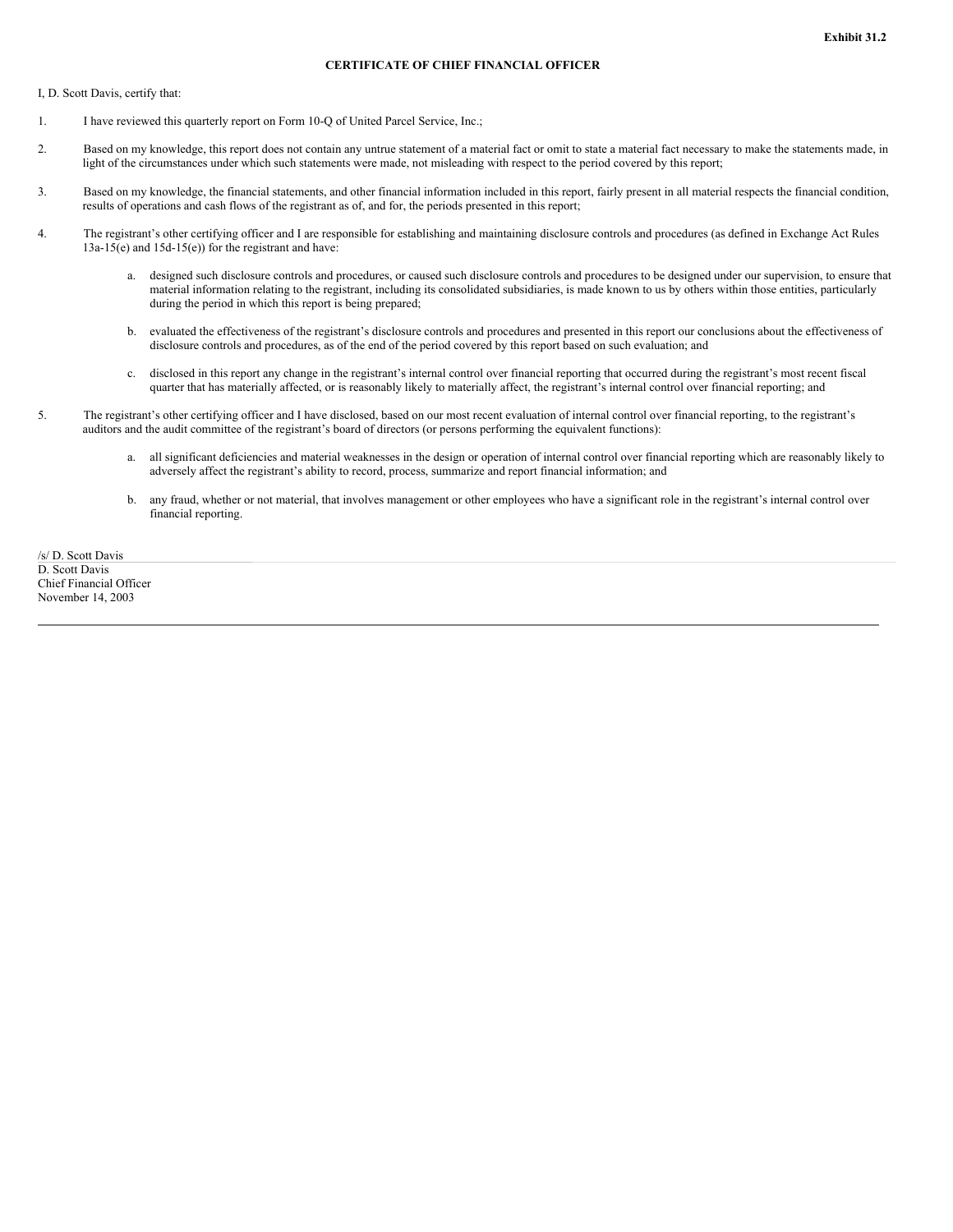### **CERTIFICATION PURSUANT TO 18 U.S.C. SECTION 1350, AS ADOPTED PURSUANT TO SECTION 906 OF THE SARBANES-OXLEY ACT OF 2002**

Pursuant to Section 906 of the Sarbanes-Oxley Act of 2002 and in connection with the Quarterly Report on Form 10-Q of United Parcel Service, Inc. (the "Corporation") for the period ended September 30, 2003, as filed with the Securities and Exchange Commission on the date hereof (the "Report"), the undersigned, the Chairman of the Board and Chief Executive Officer of the Corporation, certifies that:

- (1) The Report fully complies with the requirements of Section 13(a) or 15(d) of the Securities Exchange Act of 1934; and
- (2) The information contained in the Report fairly presents, in all material respects, the financial condition and results of operations of the Corporation.

/s/ Michael L. Eskew Michael L. Eskew Chairman and Chief Executive Officer November 14, 2003